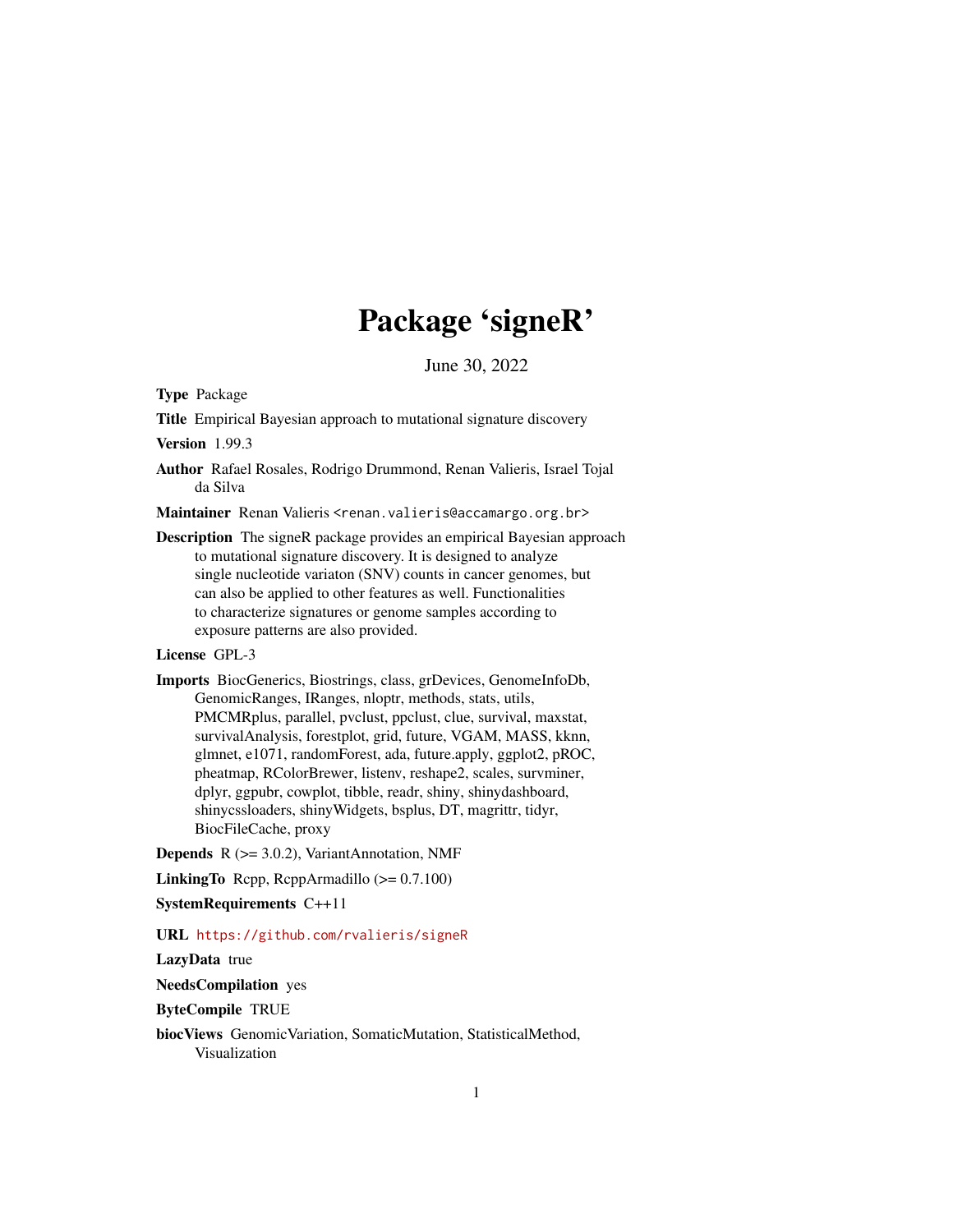# <span id="page-1-0"></span>2 signeR-package

Suggests knitr, rtracklayer, BSgenome.Hsapiens.UCSC.hg19 VignetteBuilder knitr git\_url https://git.bioconductor.org/packages/signeR git\_branch master git\_last\_commit 020b090 git\_last\_commit\_date 2022-06-28 Date/Publication 2022-06-30

# R topics documented:

|       | 2      |
|-------|--------|
|       | 3      |
|       | 6      |
|       | $\tau$ |
|       | - 9    |
|       |        |
|       |        |
|       |        |
|       |        |
|       |        |
|       |        |
|       |        |
|       |        |
|       |        |
|       |        |
|       |        |
|       |        |
| Index | 28     |

signeR-package *Empirical Bayesian approach to mutational signature discovery*

# Description

The signeR package provides an empirical Bayesian approach to mutational signature discovery. It is designed to analyze single nucleotide variaton (SNV) counts in cancer genomes, but can also be applied to other features as well. Functionalities to characterize signatures or genome samples according to exposure patterns are also provided.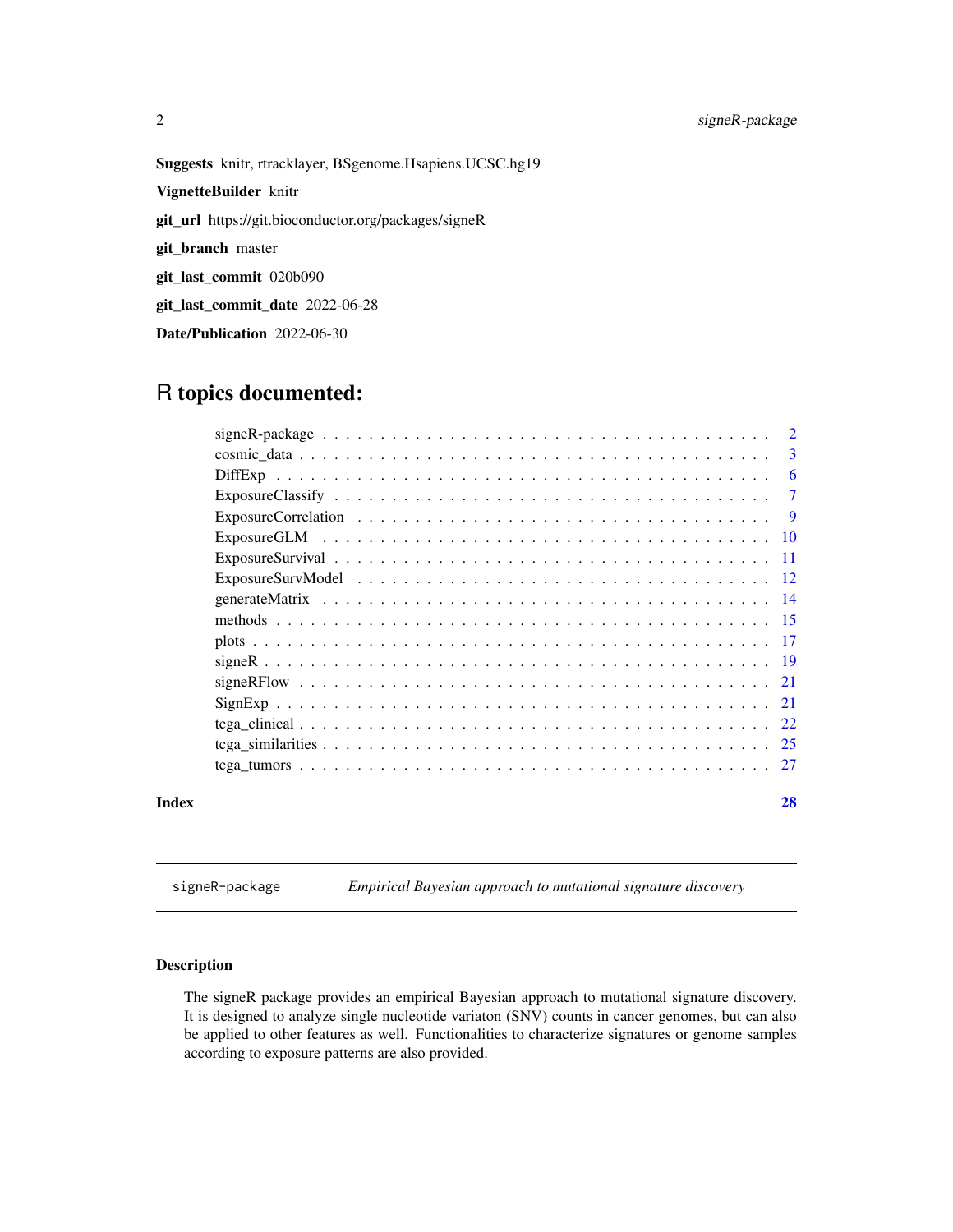#### <span id="page-2-0"></span>Details

signeR package focus on the characterization and analysis of mutational processes. Its functionalities can be divided in three steps. Firstly, it provides tools to process VCF files and generate matrices of SNV mutation counts and mutational opportunities, both divided according to a 3bp context (mutation site and its neighboring bases). Secondly, the main part of the package takes those matrices as input and applies a Bayesian approach to estimate the number of underlying signatures and their mutational profiles. Thirdly, the package provides tools to correlate the activities of those signatures with other relevant information, e.g. clinical data, in order to infer conclusions about the analyzed genome samples, which can be useful for clinical applications.

#### Author(s)

Rodrigo Drummond, Rafael Rosales, Renan Valieris, Israel Tojal da Silva

Maintainer: Renan Valieris <renan.valieris@accamargo.org.br>

#### References

This work has been submitted to Bioinformatics under the title "signeR: An empirical Bayesian approach to mutational signature discovery".

L. B. Alexandrov, S. Nik-Zainal, D. C. Wedge, P. J. Campbell, and M. R. Stratton. Deciphering Signatures of Mutational Processes Operative in Human Cancer. Cell Reports, 3(1):246-259, Jan. 2013. doi:10.1016/j.celrep.2012.12.008.

A. Fischer, C. J. Illingworth, P. J. Campbell, and V. Mustonen. EMu: probabilistic inference of mutational processes and their localization in the cancer genome. Genome biology, 14(4):R39, Apr. 2013. doi:10.1186/gb-2013-14-4-r39.

#### Examples

```
vignette(package="signeR")
```
cosmic\_data *COSMIC Mutational Signatures*

#### Description

COSMIC Mutational Signatures Data Files (SBS) v3.2.

#### Usage

data("cosmic\_data")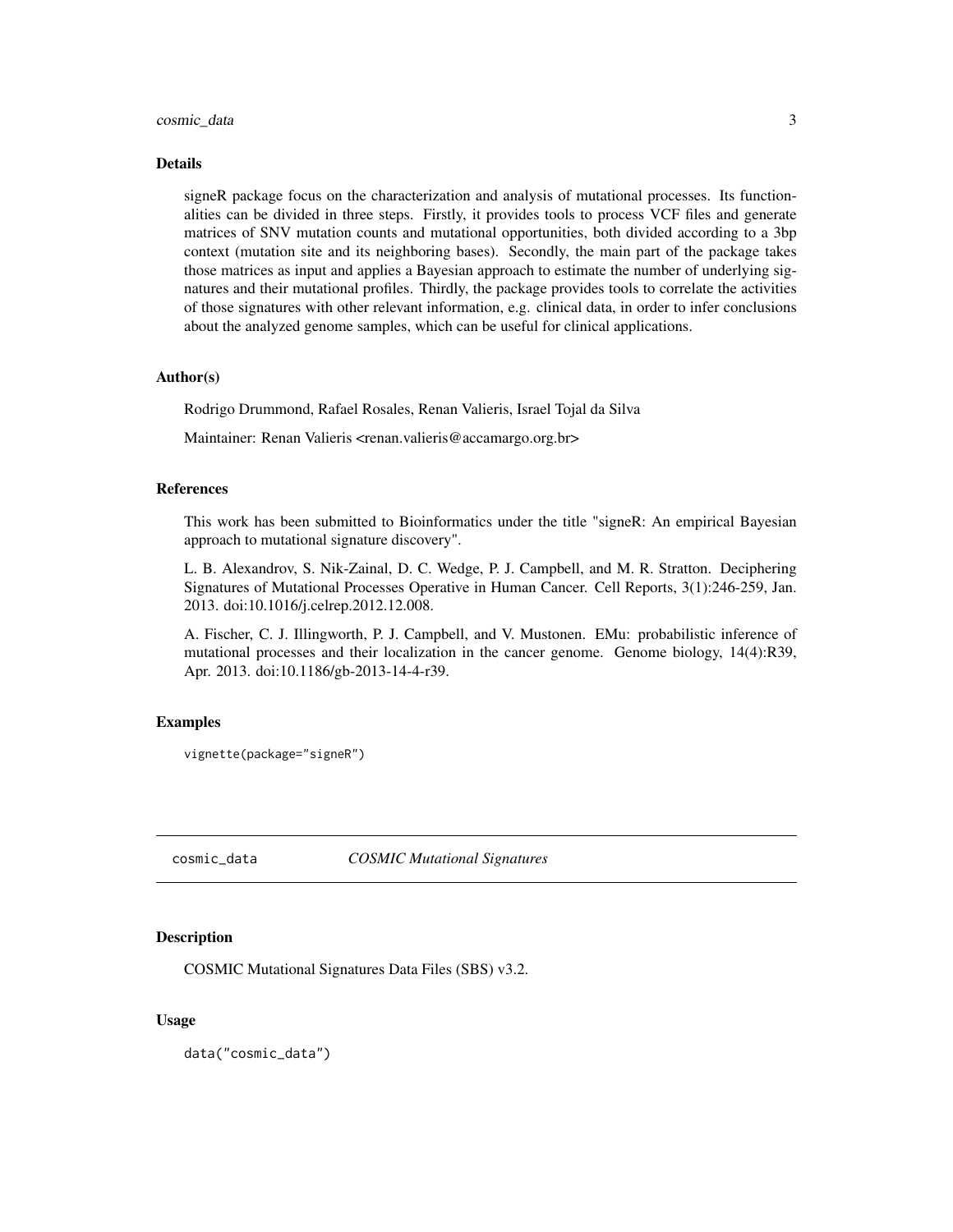#### Format

A data frame with 96 observations on the following 75 variables.

Substitution.Type a character vector Trinucleotide a character vector Somatic.Mutation.Type a character vector SBS1 a numeric vector SBS2 a numeric vector SBS3 a numeric vector SBS4 a numeric vector SBS5 a numeric vector SBS6 a numeric vector SBS7a a numeric vector SBS7b a numeric vector SBS7c a numeric vector SBS7d a numeric vector SBS8 a numeric vector SBS9 a numeric vector SBS10a a numeric vector SBS10b a numeric vector SBS11 a numeric vector SBS12 a numeric vector SBS13 a numeric vector SBS14 a numeric vector SBS15 a numeric vector SBS16 a numeric vector SBS17a a numeric vector SBS17b a numeric vector SBS18 a numeric vector SBS19 a numeric vector SBS20 a numeric vector SBS21 a numeric vector SBS22 a numeric vector SBS23 a numeric vector SBS24 a numeric vector SBS25 a numeric vector SBS26 a numeric vector SBS27 a numeric vector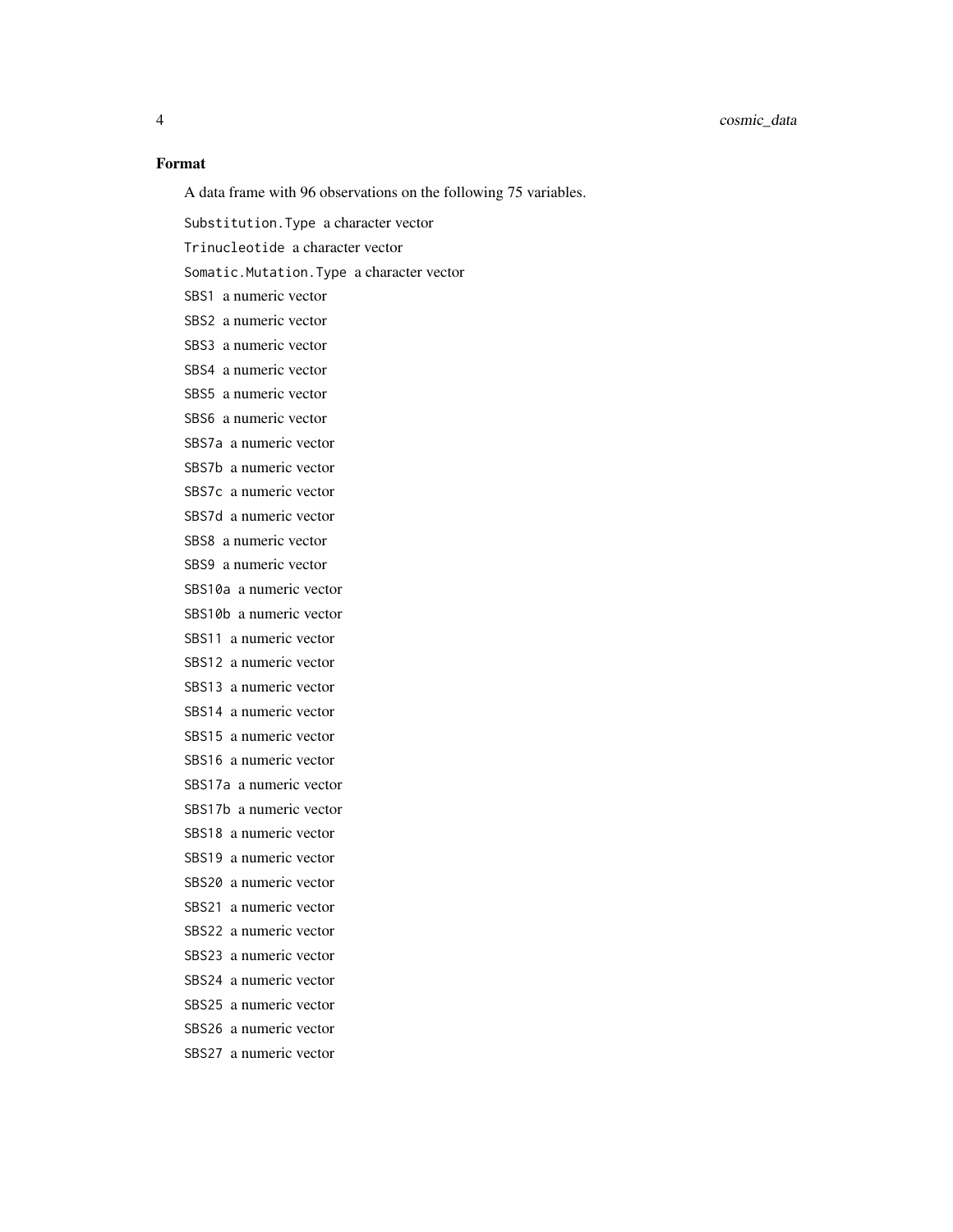SBS28 a numeric vector SBS29 a numeric vector SBS30 a numeric vector SBS31 a numeric vector SBS32 a numeric vector SBS33 a numeric vector SBS34 a numeric vector SBS35 a numeric vector SBS36 a numeric vector SBS37 a numeric vector SBS38 a numeric vector SBS39 a numeric vector SBS40 a numeric vector SBS41 a numeric vector SBS42 a numeric vector SBS43 a numeric vector SBS44 a numeric vector SBS45 a numeric vector SBS46 a numeric vector SBS47 a numeric vector SBS48 a numeric vector SBS49 a numeric vector SBS50 a numeric vector SBS51 a numeric vector SBS52 a numeric vector SBS53 a numeric vector SBS54 a numeric vector SBS55 a numeric vector SBS56 a numeric vector SBS57 a numeric vector SBS58 a numeric vector SBS59 a numeric vector SBS60 a numeric vector SBS84 a numeric vector SBS85 a numeric vector SBS86 a numeric vector SBS87 a numeric vector SBS88 a numeric vector SBS89 a numeric vector SBS90 a numeric vector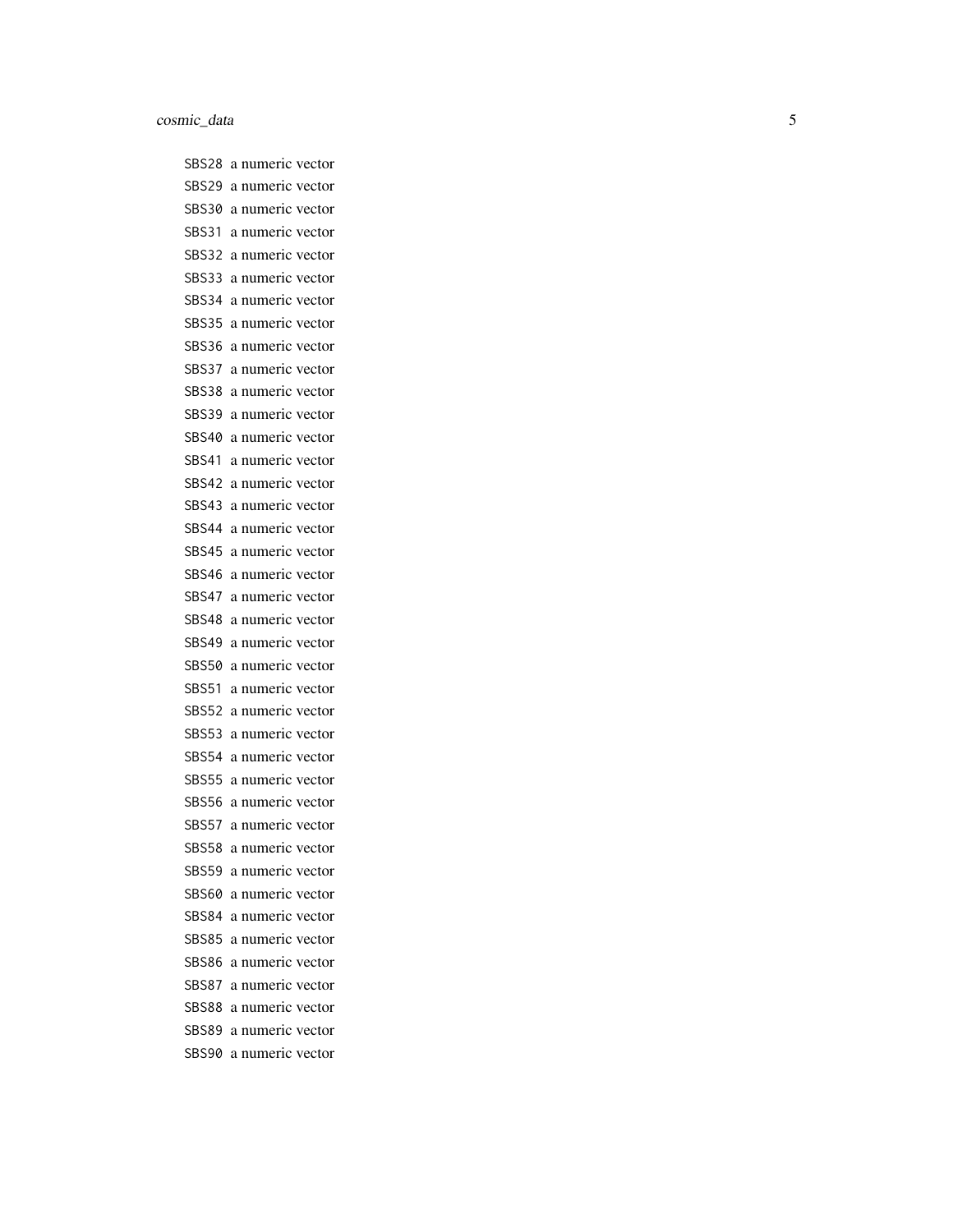# <span id="page-5-0"></span>Source

[https://cancer.sanger.ac.uk/signatures/documents/453/COSMIC\\_v3.2\\_SBS\\_GRCh38.txt](https://cancer.sanger.ac.uk/signatures/documents/453/COSMIC_v3.2_SBS_GRCh38.txt)

DiffExp *Differential Exposure Analysis*

# Description

DiffExp : Identify signatures with significantly different activities among sample groups.

# Usage

```
## S4 method for signature 'SignExp,character'
DiffExp(signexp_obj, labels,
   method=kruskal.test, contrast="all", quant=0.5, cutoff=0.05,
   p.adj= "BH",plot_to_file=FALSE, file="Diffexp_boxplot.pdf",
   colored=TRUE, relative = FALSE, ...)
```
# Arguments

| signexp_obj  | a SignExp object returned by signeR function.                                                                                                                                                                                                                                                                                                                                 |
|--------------|-------------------------------------------------------------------------------------------------------------------------------------------------------------------------------------------------------------------------------------------------------------------------------------------------------------------------------------------------------------------------------|
| labels       | sample labels used to define sample groups.                                                                                                                                                                                                                                                                                                                                   |
| method       | algorithm used to compare each signature exposures among sample groups. De-<br>fault is kruskal.test, which leads to the use of Kruskal-Wallis Rank Sum Test.                                                                                                                                                                                                                 |
| contrast     | defines which sample groups will be considered in the analysis. Default is "all",<br>which leads the algorithm to evaluates the null hypothesis of exposure levels<br>beeing constant in all groups. Instead, if this parameter contains a list of group<br>labels, the algorithm will evaluate the null hypothesis of exposure levels beeing<br>constant among those groups. |
| quant        | the p-values quantile which, after log-transform, will be used as DES (Dif-<br>ferental Exposure Score). Deafult is 0.5, which means the median log-transformed<br>p-value will be considered as DES.                                                                                                                                                                         |
| p.adj        | correction method for p-values adjust at the post-hoc tests performed when there<br>are more then two group labels. See p.adjust for options.                                                                                                                                                                                                                                 |
| cutoff       | threshold for p-values quantile for signatures to be considered as showing dif-<br>ferential exposure.                                                                                                                                                                                                                                                                        |
| plot_to_file | Whether to save the plot to the file parameter. Default is FALSE.                                                                                                                                                                                                                                                                                                             |
| file         | Output file to export p-values boxplot.                                                                                                                                                                                                                                                                                                                                       |
| colored      | Boolean variable, if TRUE boxplots of differentially exposed signatures will be<br>colored in green, cutoff line will be colored in red and line segments showing<br>the transformed p-value quantile used for DE evaluation will be colored in blue.<br>Otherwise the plot will be black & white.                                                                            |
| relative     | Whether tests should be performed on absolute or relative signature contribu-<br>tions to each sample mutations. Default is FALSE (absolute contributions will<br>be tested).                                                                                                                                                                                                 |
| $\cdots$     | additional parameters for test algorithm defined by the method parameter.                                                                                                                                                                                                                                                                                                     |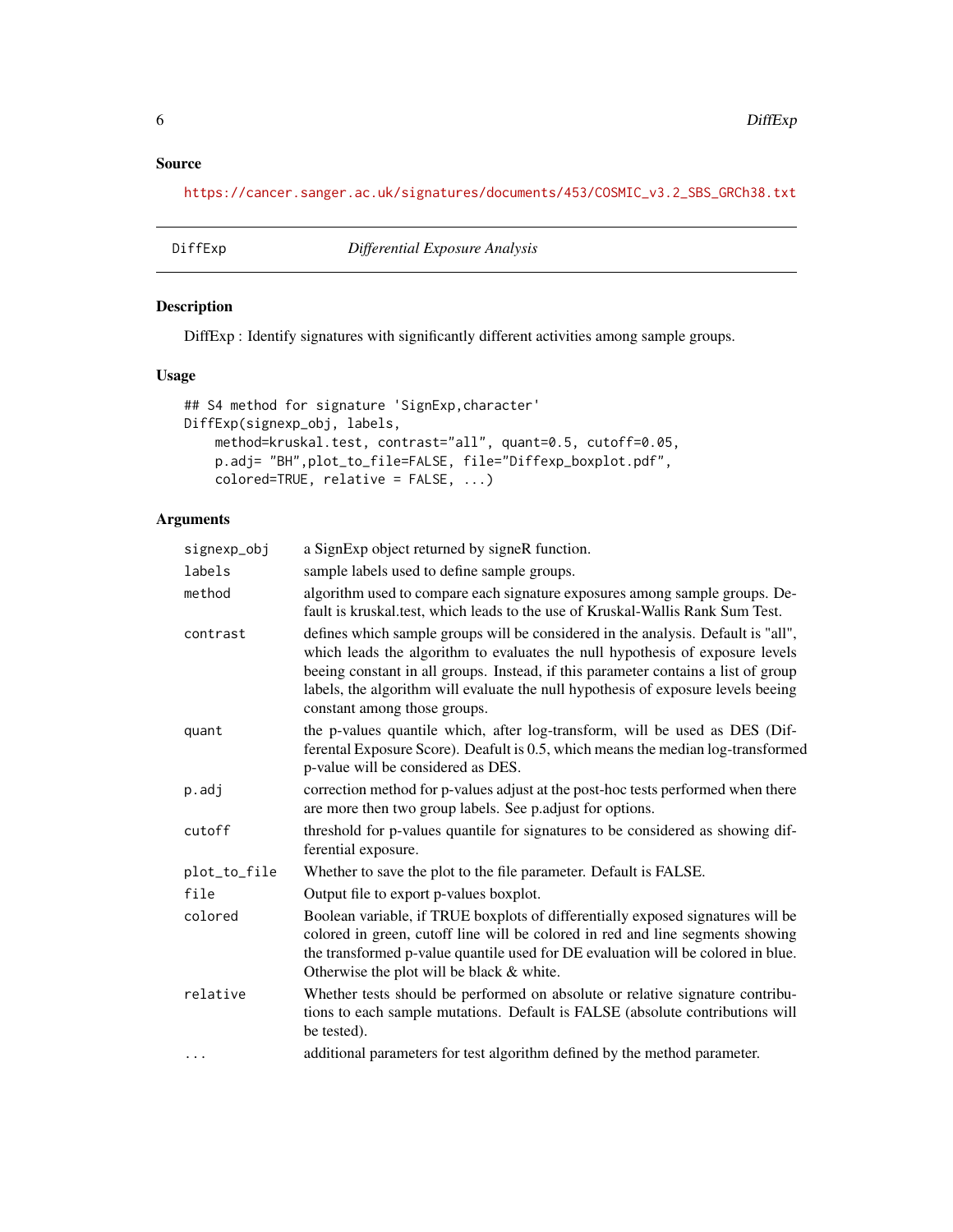# <span id="page-6-0"></span>ExposureClassify 7

# Value

A list with the following items:

| Pvguant     | boolean array with one entry for each signature, indicating whether it shows<br>differential exposure.                                                                                                                                                                                                            |
|-------------|-------------------------------------------------------------------------------------------------------------------------------------------------------------------------------------------------------------------------------------------------------------------------------------------------------------------|
| Pvalues     | matrix containing all computed p-values, with one row for each signature.                                                                                                                                                                                                                                         |
| MostExposed | for each differentially exposed signature, this array contains the label of the<br>group where it showed higher levels of exposure. Contains NA for signatures<br>not showing differential exposure.                                                                                                              |
| Differences | List of matrices, exported only when there are more than two groups in the anal-<br>ysis and any signature is found to be differentially active. Each matrix corre-<br>sponds to one of the highlighted signatures and show the results of comparisons<br>among groups, with the significant ones marked as TRUE. |

#### Examples

```
# assuming signatures is the return value of signeR()
```

```
# labels vector, one for each sample
my_labels <- c("a","a","b","b")
```

```
diff_exposure <- DiffExp(signatures$SignExposures,labels=my_labels)
```

```
# see also
vignette(package="signeR")
```
ExposureClassify *Classify samples by exposure levels*

#### Description

Assign unlabeled samples to previously defined groups.

#### Usage

```
## S4 method for signature 'SignExp,character'
ExposureClassify(signexp_obj, labels, method="knn",
   k=3, weights=NA, plot_to_file=FALSE, file="Classification_barplot.pdf",
    colors=NA_character_, min_agree=0.75, ...)
```
# Arguments

| signexp_obj | A SignExp object returned by signeR function.                                 |
|-------------|-------------------------------------------------------------------------------|
| labels      | Sample labels. Every sample labeled as NA will be classified according to its |
|             | mutational profile and the profiles of labeled samples.                       |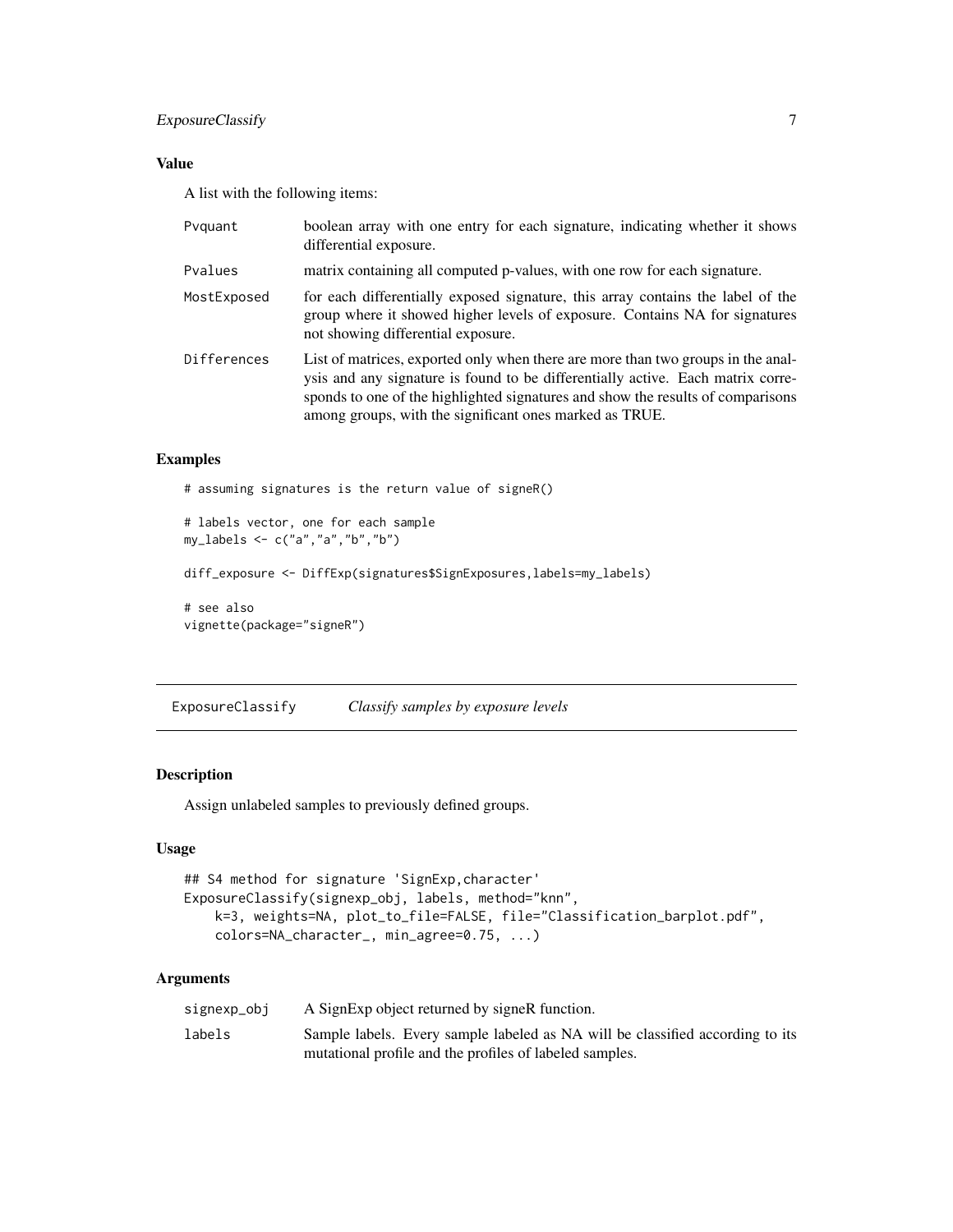| Classification algorithm used. Default is k-Nearest Neighbors (kNN). Any other<br>algorithm may be used, as long as it is customized to satisfy the following con-<br>ditions:                                                                                                                        |
|-------------------------------------------------------------------------------------------------------------------------------------------------------------------------------------------------------------------------------------------------------------------------------------------------------|
| Input: a matrix of labeled samples, with one sample per line and one feature per<br>column; a matrix of unlabeled samples to classify, with the same structure; an<br>array of labels, with one entry for each labeled sample.<br>Output: an array of assigned labels, one for each unlabeled sample. |
| Number of nearest neighbors considered for classification, used only if method="kNN".<br>Default is 3.                                                                                                                                                                                                |
| Vector of weights applied to the signatures when performing classification. De-<br>fault is NA, which leads all the signatures to have weight=1.                                                                                                                                                      |
| Whether to save the plot to the file parameter. Default is FALSE.                                                                                                                                                                                                                                     |
| File that will be generated with classification graphic output.                                                                                                                                                                                                                                       |
| Array of color names, one for each sample class. Colors will be recycled if the<br>length of this array is less than the number of classes.                                                                                                                                                           |
| Minimum frequency of agreement among individual classifications. Samples<br>showing a frequency of agreement below this value are considered as "unde-<br>fined". Default is 0.75.                                                                                                                    |
| additional parameters for classification algorithm (defined by "method" above).                                                                                                                                                                                                                       |
|                                                                                                                                                                                                                                                                                                       |

# Value

A list with the following items:

| class    | The assigned classes for each unlabeled sample.                                                                                                         |
|----------|---------------------------------------------------------------------------------------------------------------------------------------------------------|
| freg     | Classification agreement for each unlabeled sample: the relative frequency of<br>assignment of each sample to the group specified in "class".           |
| allfregs | Matrix with one column for each unlabeled sample and one row for each group<br>label. Contains the assignment frequencies of each sample to each group. |

# Examples

# assuming signatures is the return value of signeR()

```
my_labels <- c("a","a","a","a",NA,"b","b","b","b",NA)
Class <- ExposureClassify(signatures$SignExposures, labels=my_labels)
# see also
vignette(package="signeR")
```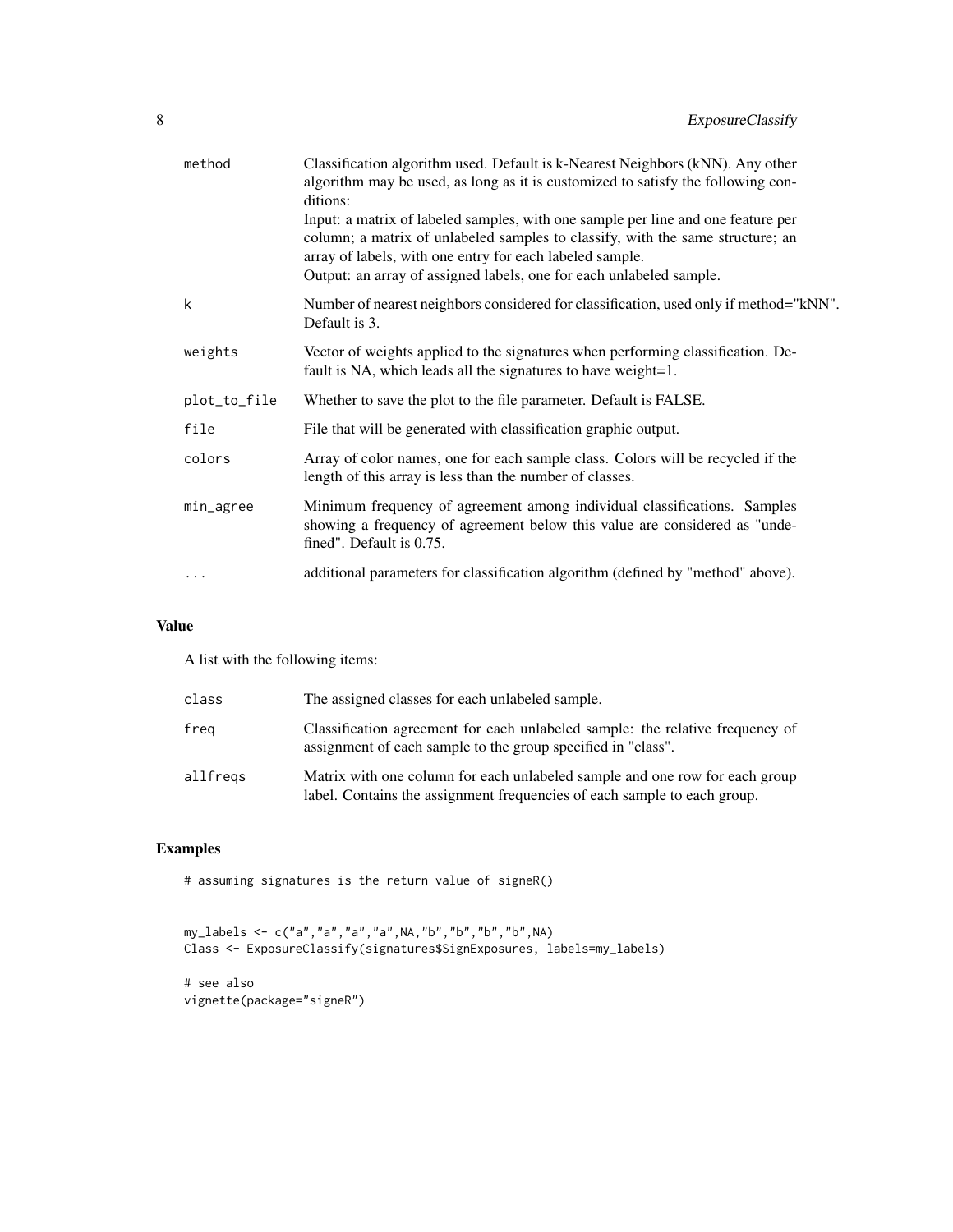<span id="page-8-0"></span>ExposureCorrelation *Exposure correlation analysis (given a known sample feature)*

# Description

ExposureCorrelation : Identify signatures which are significantly correlated with a provided (numeric) sample feature.

#### Usage

```
## S4 method for signature 'SignExp,numeric'
ExposureCorrelation(Exposures, feature,
   method=spearman, cutoff_pvalue=0.05, quant=0.5,
   plot_to_file=FALSE, file="ExposureCorrelation_plot.pdf",
   colors=TRUE)
```
#### Arguments

| Exposures     | a SignExp object returned by signeR function or a matrix of exposures (with<br>signatures in rows and a column for each sample).                                                                                                                                                                                          |
|---------------|---------------------------------------------------------------------------------------------------------------------------------------------------------------------------------------------------------------------------------------------------------------------------------------------------------------------------|
| feature       | numeric feature associated to each sample, such as age, weight or the expression<br>of a gene.                                                                                                                                                                                                                            |
| method        | a character string indicating which correlation coefficient should be used for the<br>test. Options are "pearson", "kendall", or "spearman" (default).                                                                                                                                                                    |
| quant         | the p-values quantile which, after log-transform, will be used for selecting sig-<br>inficantly correlated signatures. Deafult is 0.5, which means the median p-value<br>will be considered.                                                                                                                              |
| cutoff_pvalue | threshold for p-values quantile for signatures to be considered as showing sig-<br>nificant correlation.                                                                                                                                                                                                                  |
| plot_to_file  | Whether to save the plot to the file parameter. Default is FALSE.                                                                                                                                                                                                                                                         |
| file          | Output file to export p-values boxplot and scatterplots showing the correlations<br>of exposures and the provided feature.                                                                                                                                                                                                |
| colors        | Boolean variable, if TRUE p-values boxplots of significantly correlated signa-<br>tures will be colored in green, cutoff line will be colored in red and line segments<br>showing the transformed p-value quantile used for significance evaluation will<br>be colored in blue. Otherwise the plot will be black & white. |

#### Value

A list with the following items:

Significance boolean array with one entry for each signature, indicating whether it shows significant correlation with the provided feature.

Correlation\_quantiles

vector of correlation quantiles, with one entry for each signature.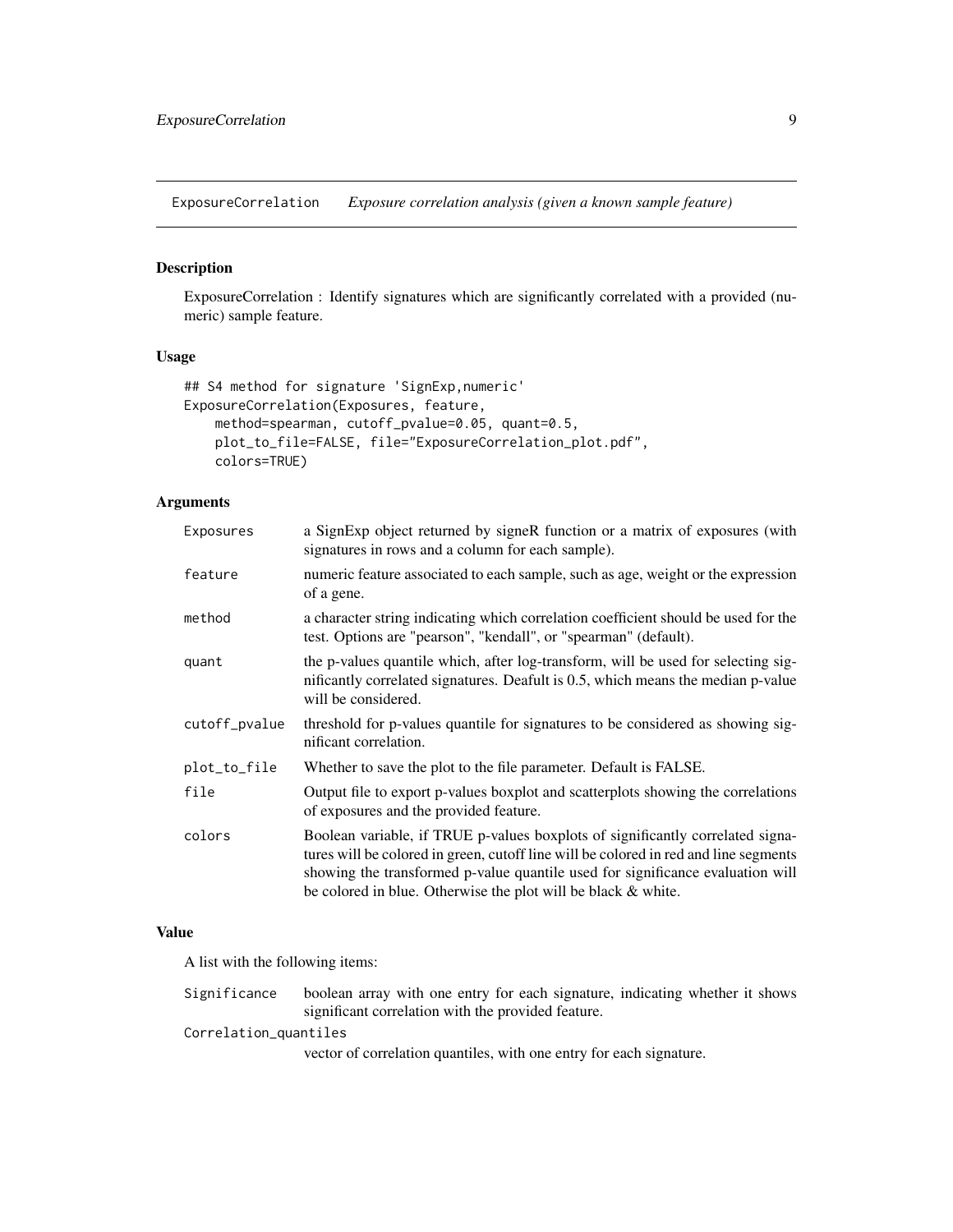| Pvalues_quantiles |                                                                               |
|-------------------|-------------------------------------------------------------------------------|
|                   | vector of p-values quantiles used for significance evaluation.                |
| Correlations      | matrix containing all computed correlations, with one row for each signature. |
| Pvalues           | matrix containing all computed p-values, with one row for each signature.     |
|                   |                                                                               |

#### Examples

```
# assuming signatures is the return value of signeR()
# feature vector, with one value for each sample
my_feature <- rnorm(30,100,20)
Exp_corr <- ExposureCorrelation(signatures$SignExposures,feature=my_feature)
# see also
vignette(package="signeR")
```
ExposureGLM *Exposure Generalized Linear Model*

#### Description

Fits a GLM to exposure data, with a given sample feature as the target of the model.

#### Usage

```
## S4 method for signature 'SignExp,numeric'
ExposureGLM(Exposures, feature,
     cutoff_pvalue=0.05,quant=0.5, plot_to_file=FALSE,
     file="ExposureGLM_plot.pdf",colors=TRUE)
```
# Arguments

| Exposures     | A SignExp object returned by signeR function or a matrix of exposures (with<br>signatures in rows and a column for each sample).                                                                                                                                                                                          |
|---------------|---------------------------------------------------------------------------------------------------------------------------------------------------------------------------------------------------------------------------------------------------------------------------------------------------------------------------|
| feature       | numeric feature associated to each sample, such as age, weight or the expression<br>of a gene.                                                                                                                                                                                                                            |
| cutoff_pvalue | threshold for p-values quantile for signatures to be considered as significant on<br>the model.                                                                                                                                                                                                                           |
| quant         | p-values quantile used to evaluate if signatures are significant. Default is 0.5,<br>meaning that median p-values are adopted.                                                                                                                                                                                            |
| plot_to_file  | Whether to save plots to the file parameter. Default is FALSE.                                                                                                                                                                                                                                                            |
| file          | Output file to export p-values boxplot and scatterplots showing the correlations<br>of exposures and the provided feature.                                                                                                                                                                                                |
| colors        | Boolean variable, if TRUE p-values boxplots of significantly correlated signa-<br>tures will be colored in green, cutoff line will be colored in red and line segments<br>showing the transformed p-value quantile used for significance evaluation will<br>be colored in blue. Otherwise the plot will be black & white. |

<span id="page-9-0"></span>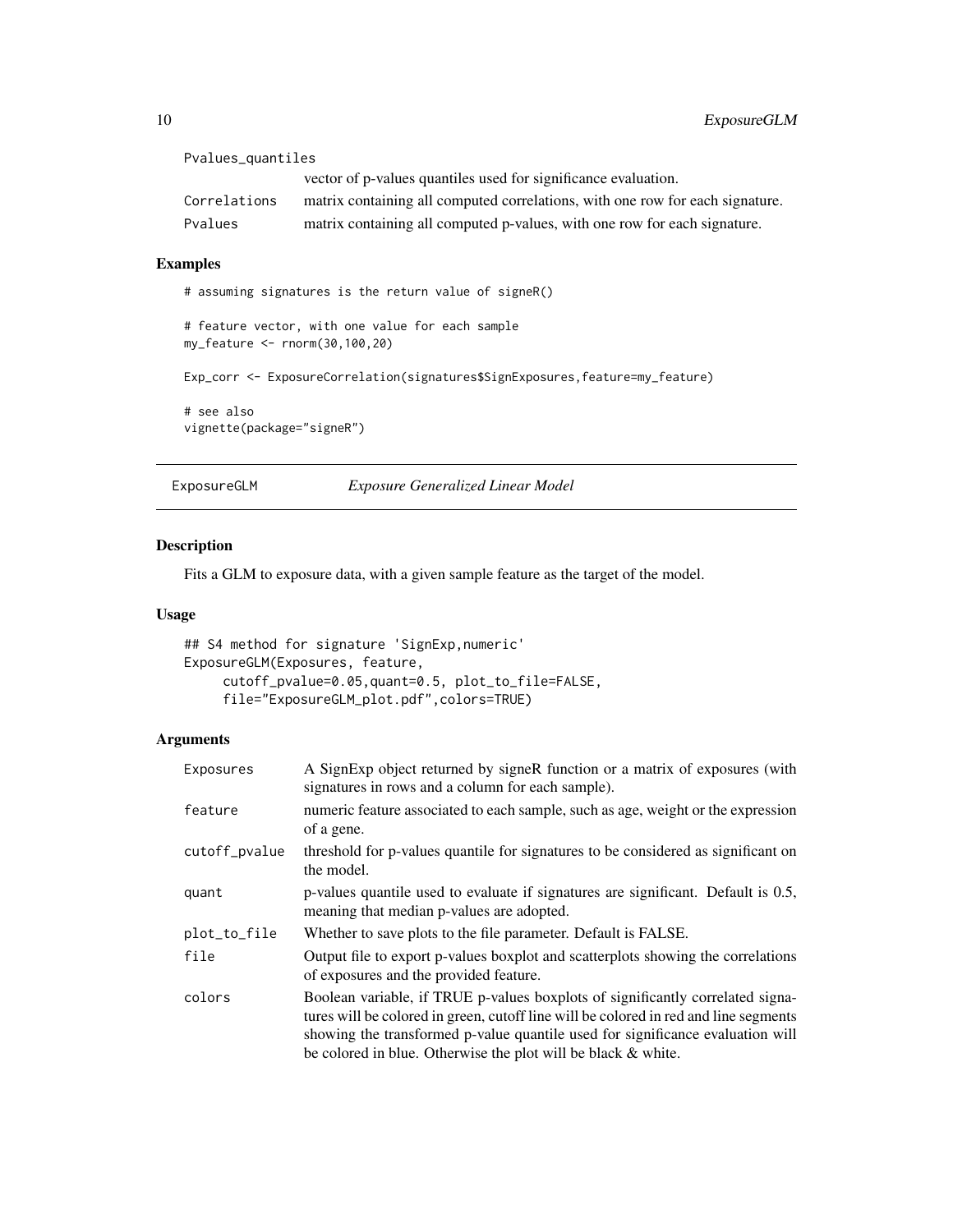# <span id="page-10-0"></span>ExposureSurvival 11

# Value

A list with the following items:

| Significance | boolean array with one entry for each signature, indicating whether it shows a<br>significant contribution to the model. |
|--------------|--------------------------------------------------------------------------------------------------------------------------|
| Stats        | matrix of model statistics, with one line for each signature.                                                            |
| Pvalues      | vector of p-values used for significance evaluation.                                                                     |

### Examples

# assuming signatures is the return value of signeR()

```
my_feature <- rnorm(30,100,20)
EGlm <- ExposureGLM(signatures$SignExposures, feature=my_feature)
```
# see also vignette(package="signeR")

ExposureSurvival *Exposure survival analysis*

# Description

ExposureSurvival: Given survival data, identify signatures which are significantly related with differences in hazards.

# Usage

```
## S4 method for signature 'SignExp,Surv'
ExposureSurvival(signexp_obj, surv,
   method=logrank, quant=0.5, cutoff_pvalue=0.05, cutoff_hr=NA,
   plot_to_file=FALSE, file="ExposureSurvival_plot.pdf",
   colors=TRUE, ...)
```
# Arguments

| signexp_obj | a SignExp object returned by signeR function.                                                                                                                                                            |
|-------------|----------------------------------------------------------------------------------------------------------------------------------------------------------------------------------------------------------|
| surv        | a Surv object from package survival or a matrix with columns "time" and "sta-<br>tus" (the last indicates whether 1:an event occurred or 0:there was a loss of<br>follow up).                            |
| method      | a character string indicating which approach should be used for the test. Options<br>are "logrank" (default) or "cox" (fit a Cox proportional hazards model to data).                                    |
| quant       | the quantile of p-values and hazard ratios which will be used for selecting sur-<br>vival significant signatures. Deafult is 0.5, which means the median p-value and<br>hazard ratio will be considered. |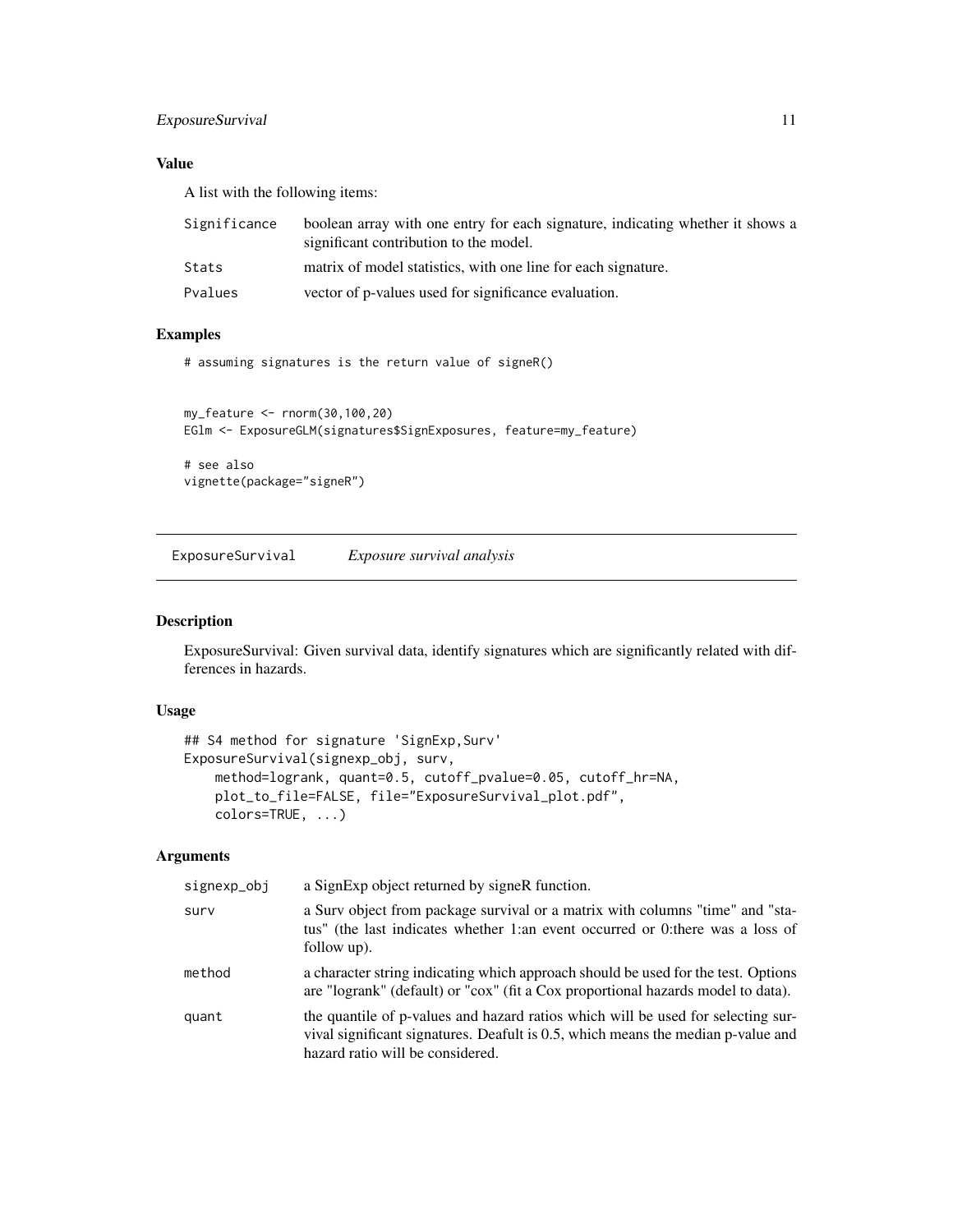<span id="page-11-0"></span>

| cutoff_pvalue | threshold for p-values quantile for signatures to be considered as significant.                                                                                                                                                                                                                            |
|---------------|------------------------------------------------------------------------------------------------------------------------------------------------------------------------------------------------------------------------------------------------------------------------------------------------------------|
| cutoff_hr     | threshold for hazard ratio quantile for signatures to be considered as significant.                                                                                                                                                                                                                        |
| plot_to_file  | Whether to save the plot to the file parameter. Default is FALSE.                                                                                                                                                                                                                                          |
| file          | Output file to export p-values boxplots and Kaplan-Meier curves.                                                                                                                                                                                                                                           |
| colors        | Boolean variable, if TRUE p-values boxplots of significant signatures will be<br>colored in green, cutoff line will be colored in red and line segments showing<br>the transformed p-value quantile used for significance evaluation will be colored<br>in blue. Otherwise the plot will be black & white. |
| $\ddots$ .    | additional parameters for test algorithm defined by the method parameter.                                                                                                                                                                                                                                  |

#### Value

A list with the following items:

| Significance          | boolean array with one entry for each signature, indicating whether its levels of<br>exposure are significant to survival.                                                                          |
|-----------------------|-----------------------------------------------------------------------------------------------------------------------------------------------------------------------------------------------------|
| Correlation_quantiles |                                                                                                                                                                                                     |
|                       | vector of correlation quantiles, with one entry for each signature.                                                                                                                                 |
| pvalues               | vector of p-values used for significance evaluation.                                                                                                                                                |
| limits                | vector containing one cut value for the exposures of each signature, such that<br>splitting the samples according to this value leads to maximal differences in<br>survival among generated groups. |
| Groups                | matrix containing one line for each signature, definig a division of the samples<br>in two groups according to its exposures, such that survival differences between<br>the groups are maximal.     |

# Examples

```
# assuming signatures is the return value of signeR()
```

```
# feature vector, with one value for each sample
library(survival)
my_surv <- Surv(rnorm(30,730,100),sample(c(0:1),30,replace=TRUE))
Exp_corr <- ExposureSurvival(signatures$SignExposures, surv = my_surv)
# see also
vignette(package="signeR")
```
ExposureSurvModel *Exposure Cox model*

# Description

ExposureSurvModel: Given survival data, fits a multivariate Cox proportional hazards model to exposure data.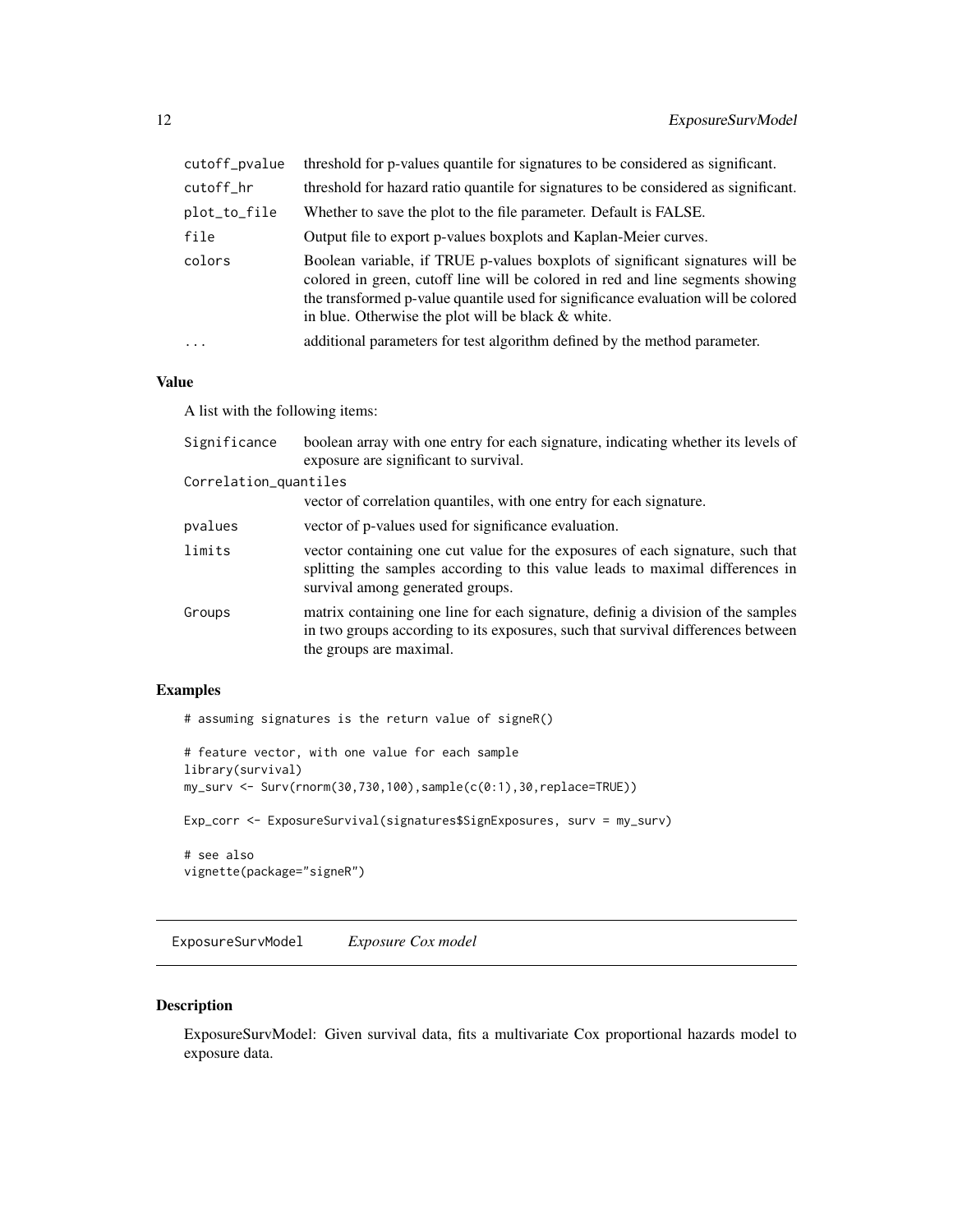# ExposureSurvModel 13

# Usage

```
## S4 method for signature 'SignExp, Surv'
ExposureSurvModel(Exposures, surv, addata,
    quant=0.5, cutoff_pvalue=0.05, cutoff_hr=NA, plot_to_file=FALSE,
    file="ExposureSurvival_plot.pdf", colors=TRUE, ...)
```
# Arguments

| Exposures     | A SignExp object returned by signeR function or a matrix of exposures (with<br>signatures in rows and a column for each sample).                                                                                                                                                                           |
|---------------|------------------------------------------------------------------------------------------------------------------------------------------------------------------------------------------------------------------------------------------------------------------------------------------------------------|
| surv          | a Surv object from package survival or a matrix with columns "time" and "sta-<br>tus" (the last indicates whether 1:an event occurred or 0:there was a loss of<br>follow up).                                                                                                                              |
| addata        | a data frame withh additional data (one sample per row) that will be used in the<br>Cox model along with exposure data.                                                                                                                                                                                    |
| quant         | the quantile of p-values and hazard ratios which will be used for selecting sur-<br>vival significant signatures. Deafult is 0.5, which means the median p-value and<br>hazard ratio will be considered.                                                                                                   |
| cutoff_pvalue | threshold for p-values quantile for signatures to be considered as significant.                                                                                                                                                                                                                            |
| cutoff_hr     | threshold for hazard ratio quantile for signatures to be considered as significant.                                                                                                                                                                                                                        |
| plot_to_file  | Whether to save the plot to the file parameter. Default is FALSE.                                                                                                                                                                                                                                          |
| file          | Output file to export p-values boxplots and Kaplan-Meier curves.                                                                                                                                                                                                                                           |
| colors        | Boolean variable, if TRUE p-values boxplots of significant signatures will be<br>colored in green, cutoff line will be colored in red and line segments showing<br>the transformed p-value quantile used for significance evaluation will be colored<br>in blue. Otherwise the plot will be black & white. |
| $\cdots$      | additional parameters for test algorithm defined by the method parameter.                                                                                                                                                                                                                                  |

#### Value

A list with the following items:

| Significance | boolean array with one entry for each signature, indicating whether its levels of<br>exposure are significant to survival. |
|--------------|----------------------------------------------------------------------------------------------------------------------------|
| Stats        | data frame containing hazard ratios and pyalues for signatures (one per line) on<br>fitted Cox models.                     |

# Examples

# assuming signatures is the return value of signeR()

```
# feature vector, with one value for each sample
library(survival)
my\_surv \leftarrow Surv(rnorm(30, 730, 100), sample(c(0:1), 30, replace = TRUE))
```
Exp\_corr <- ExposureSurvModel(signatures\$SignExposures, surv = my\_surv)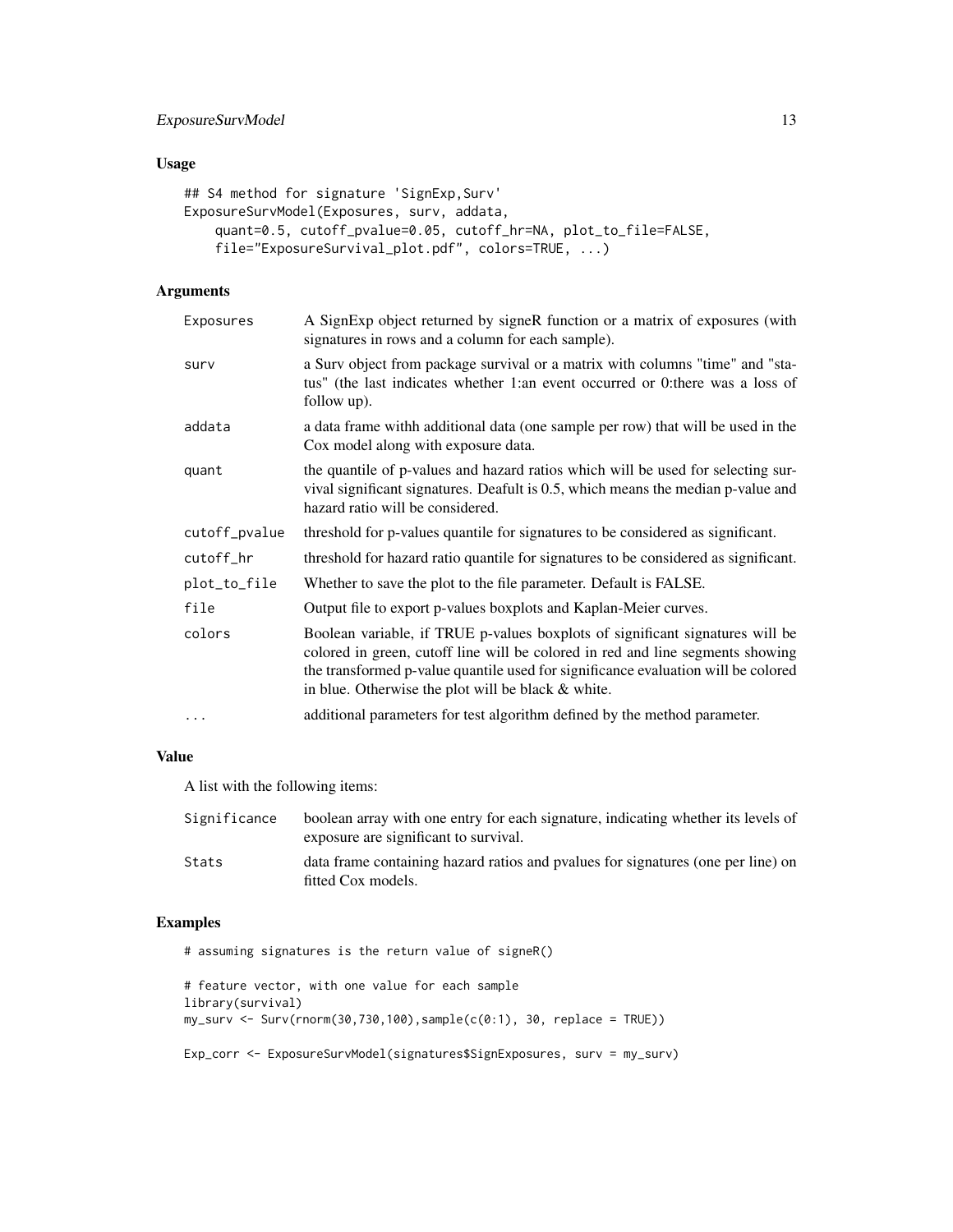```
# see also
vignette(package="signeR")
```
generateMatrix *count matrix and opportinity matrix generators*

# Description

genCountMatrixFromVcf : generate count matrix from a VCF file. genOpportunityFromGenome : generate opportunity matrix from a target regions set.

# Usage

```
genCountMatrixFromVcf(bsgenome, vcfobj)
genOpportunityFromGenome(bsgenome, target_regions, nsamples=1)
```
#### **Arguments**

| bsgenome | A BS genome object, equivalent to the genome used for the variant call.                             |
|----------|-----------------------------------------------------------------------------------------------------|
| vcfobi   | A VCF object. See VCF-class from the VariantAnnotation package.                                     |
|          | target_regions A GRanges object, describing the target region analyzed by the variant caller.       |
| nsamples | Number of samples to generate the matrix, should be the same number as rows<br>of the count matrix. |

#### Value

A matrix of samples x (96 features). Each feature is a SNV change with a 3bp context.

#### Examples

```
library(rtracklayer)
library(VariantAnnotation)
# input files, variant call and target
vcf_file <- system.file("extdata","example.vcf", package="signeR")
bed_file <- system.file("extdata","example.bed", package="signeR")
# BSgenome, will depend on your variant call
library(BSgenome.Hsapiens.UCSC.hg19)
vcfobj <- readVcf(vcf_file, "hg19")
mut <- genCountMatrixFromVcf(BSgenome.Hsapiens.UCSC.hg19, vcfobj)
target_regions <- import(con=bed_file, format="bed")
opp <- genOpportunityFromGenome(BSgenome.Hsapiens.UCSC.hg19,
    target_regions, nsamples=nrow(mut))
```
<span id="page-13-0"></span>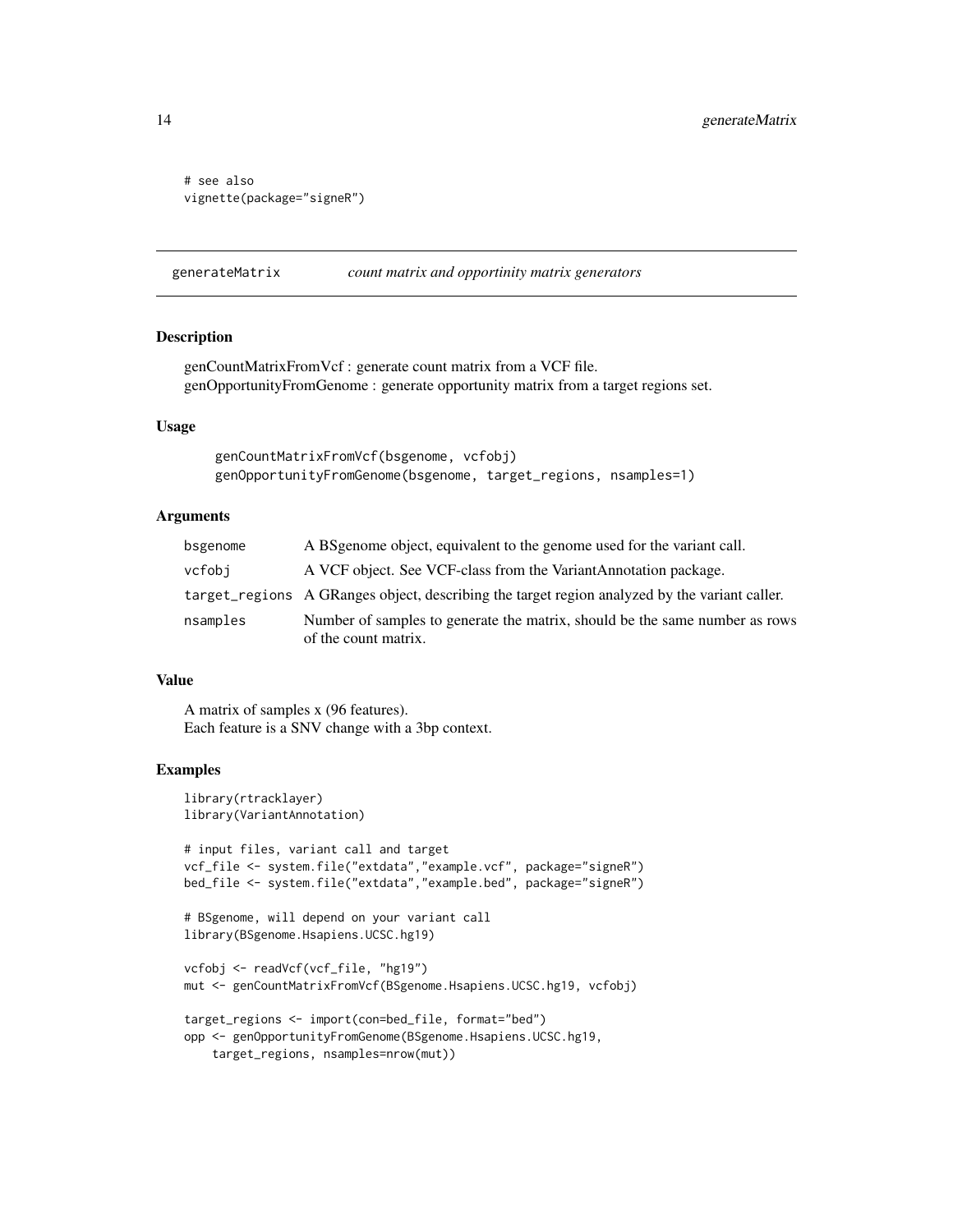#### <span id="page-14-0"></span>methods and the contract of the contract of the contract of the contract of the contract of the contract of the contract of the contract of the contract of the contract of the contract of the contract of the contract of th

```
# see also
vignette(package="signeR")
```
methods *SignExp class methods*

#### **Description**

setSamples: Define sample names for a SignExp object, according to the "names" argument.

setMutations: Define mutation names for a SignExp object, according to the "mutations" argument.

Normalize: Normalize a SignExp object so that the entries of each signature sum up to one.

Reorder\_signatures: Change the order of the signatures in a SignExp object. New signature order wil be defined by the "ord" argument.

Reorder\_samples: Change samples order, according to ord parameter.

Reorder\_mutations: Change mutations order, according to ord parameter.

Average\_sign: Exports an aproximation of the signatures obtained by the averages of the samples for the signature matrix P.

Median\_sign: Exports an aproximation of the signatures obtained by the medians of the samples for signature matrix P.

Average\_exp: Exports an aproximation of the exposures obtained by the averages of the samples for exposure matrix E.

Median\_exp: Exports an aproximation of the exposures obtained by the medians of the samples for exposure matrix E.

#### Usage

```
## S4 method for signature 'SignExp'
setSamples(signexp_obj, names)
## S4 method for signature 'SignExp'
setMutations(signexp_obj, mutations)
## S4 method for signature 'SignExp'
Normalize(signexp_obj)
## S4 method for signature 'SignExp,numeric'
```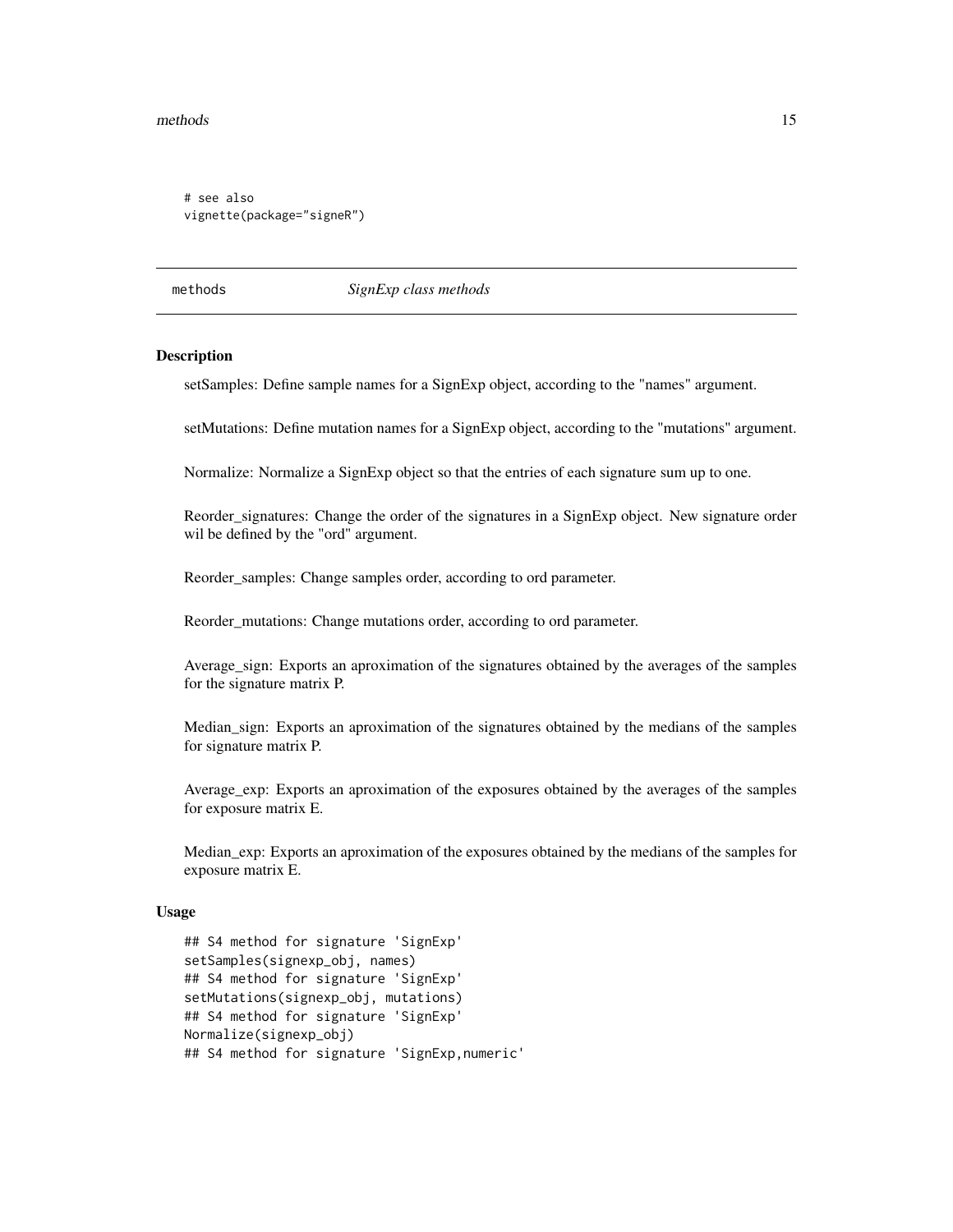#### 16 methods and the contract of the contract of the methods methods are methods of the contract of the contract of the contract of the contract of the contract of the contract of the contract of the contract of the contract

Reorder\_signatures(signexp\_obj, ord) ## S4 method for signature 'SignExp,numeric' Reorder\_samples(signexp\_obj, ord) ## S4 method for signature 'SignExp,numeric' Reorder\_mutations(signexp\_obj, ord) ## S4 method for signature 'SignExp' Average\_sign(signexp\_obj, normalize=TRUE) ## S4 method for signature 'SignExp' Median\_sign(signexp\_obj, normalize=TRUE) ## S4 method for signature 'SignExp' Average\_exp(signexp\_obj, normalize=TRUE) ## S4 method for signature 'SignExp' Median\_exp(signexp\_obj, normalize=TRUE)

# Arguments

| signexp_obj | a SignExp object returned by signeR function. e.g.: sig\$SignExposures                            |
|-------------|---------------------------------------------------------------------------------------------------|
| names       | Vector of sample names.                                                                           |
| mutations   | Vector of mutations, e.g. "C>A:TCG".                                                              |
| normalize   | Whether the signatures should be normalized before extracting approximations.<br>Default is TRUE. |
| ord         | Vector with the new signature order.                                                              |

#### Value

setSamples, setMutations, Normalize and Reorder\_\* returns a modified SignExp object. Average\_sign, Median\_sign, Average\_exp and Median\_exp return a matrix with the corresponding approximation.

# Examples

```
# each function needs the SignExposures object
# which is part of the result of the signeR() call
signexp <- Normalize(signatures$SignExposures)
signexp <- Reorder_signatures(signatures$SignExposures,ord=c(2,1))
matrix_p <- Median_sign(signatures$SignExposures)
# etc ...
# see also
```
vignette(package="signeR")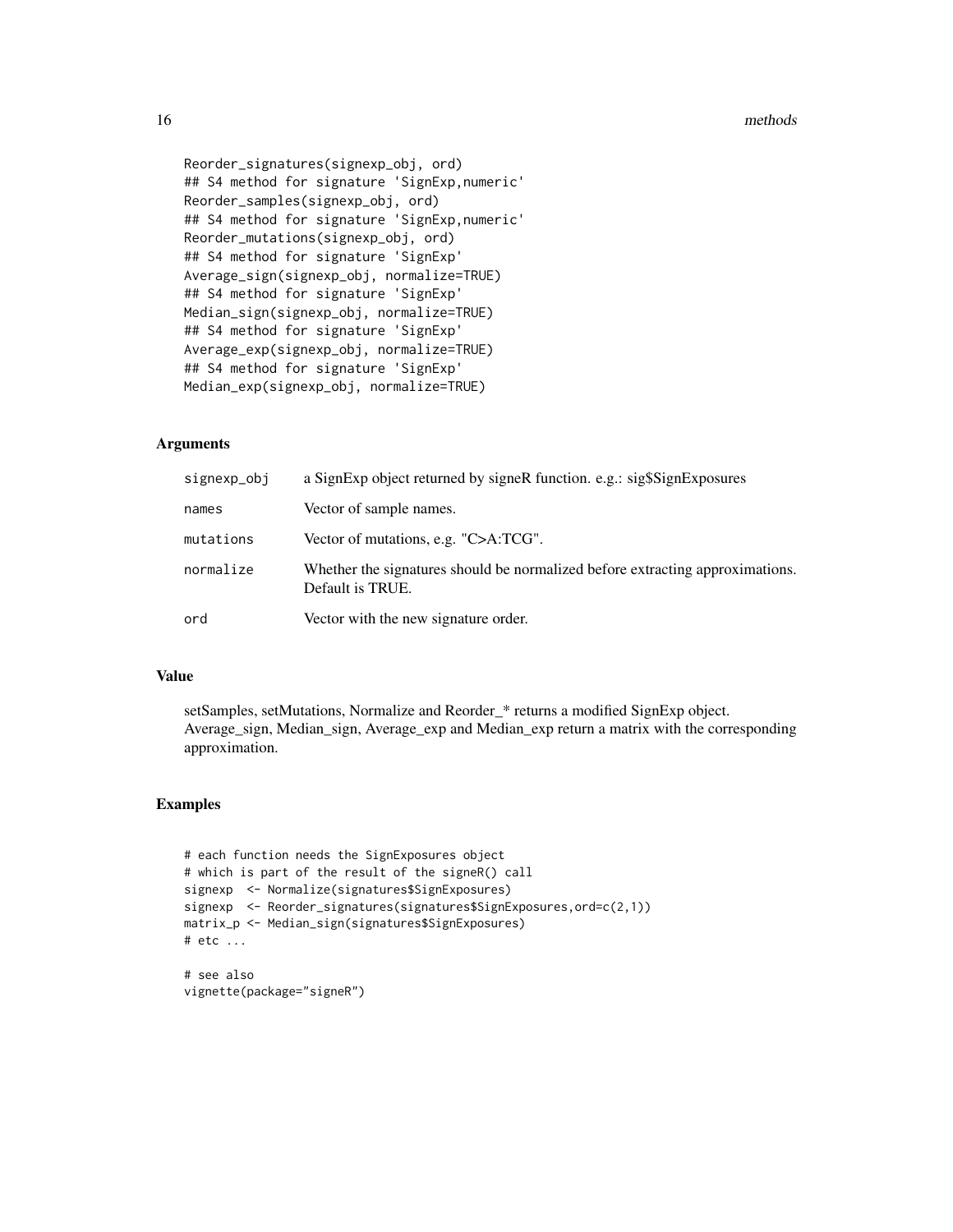#### <span id="page-16-0"></span>**Description**

BICboxplot: Plot the measured values of the Bayesian Information Criterion (BICs) for tested model dimensions.

Paths: Plot the convergence of the Gibbs sampler for signatures and exposures on separate charts.

SignPlot: Plot the mutational signatures in a barchart, with error bars according to the variation of individual entries along generated Gibbs samples.

SignHeat: Plot the mutations signatures in a heatmap.

ExposureBarplot: Barplot of estimated exposure values, showing the contribution of the signatures to the mutation counts of each genome sample.

ExposureBoxplot: Boxplot of exposure values, showing their variation along generated Gibbs samples.

ExposureHeat: Plot a heatmap of the exposures, along with a dendrogram of the samples grouped by exposure levels.

#### Usage

```
BICboxplot(signeRout, plot_to_file=FALSE, file="Model_selection_BICs.pdf")
## S4 method for signature 'SignExp'
Paths(signexp_obj, plot_to_file=FALSE,
    file_suffix="plot.pdf", plots_per_page=4, ...)
## S4 method for signature 'SignExp'
SignPlot(signexp_obj, plot_to_file=FALSE,
    file="Signature_plot.pdf", pal="bcr1", threshold=0, plots_per_page=4,
   gap=1, reord=NA, ...)
## S4 method for signature 'SignExp'
SignHeat(signexp_obj, plot_to_file=FALSE,
    file="Signature_heatmap.pdf", nbins=20, pal="roh", ...)
## S4 method for signature 'SignExp'
ExposureBarplot(signexp_obj, plot_to_file=FALSE,
    file="Exposure_barplot.pdf", col='tan2', threshold=0, relative=FALSE,
    title="", show_samples=TRUE, ...)
## S4 method for signature 'SignExp'
ExposureBoxplot(signexp_obj, plot_to_file=FALSE,
    file="Exposure_boxplot.pdf", col='tan2', threshold=0, show_samples=NA,
   plots_per_page=4, reord=NA, ...)
```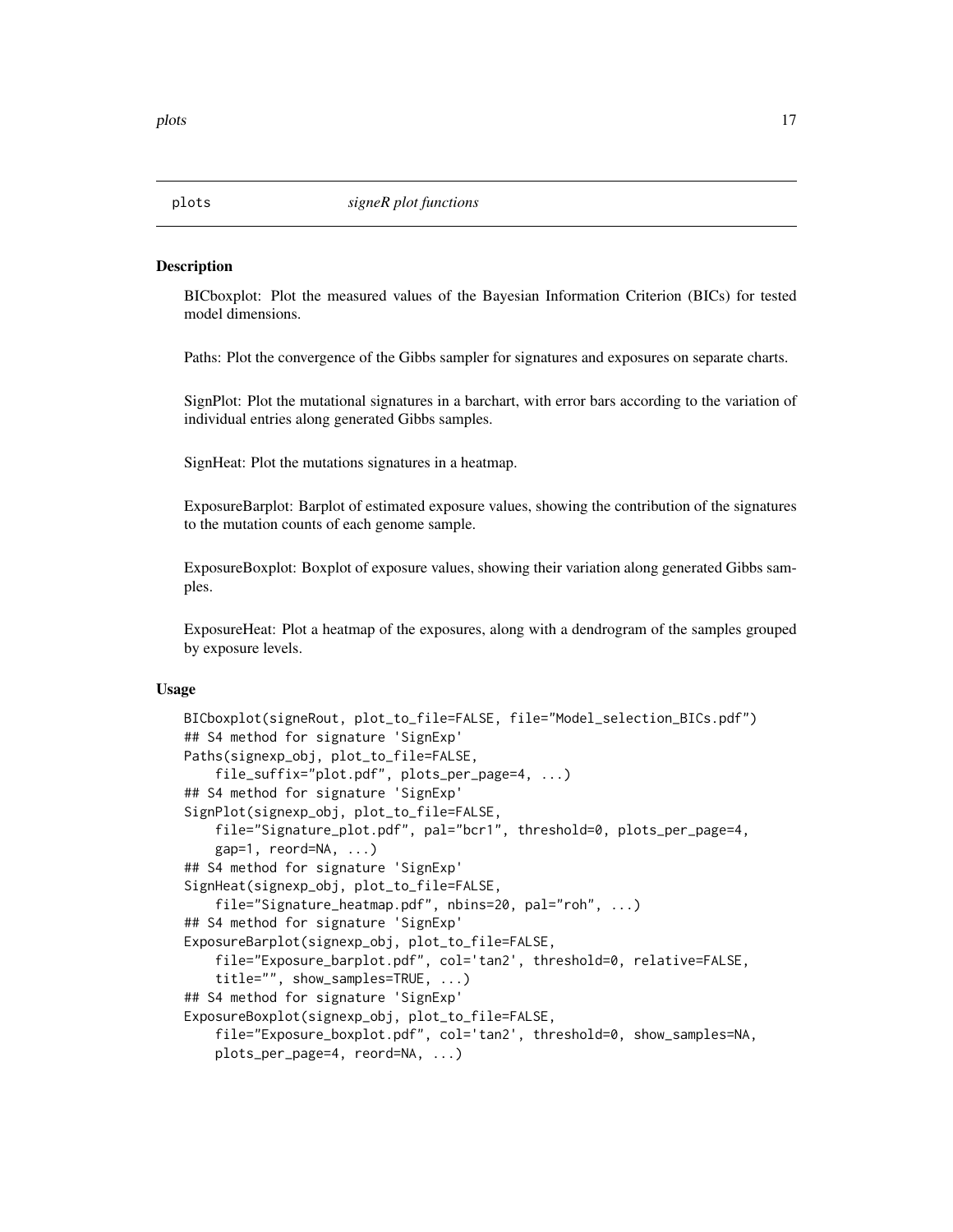```
## S4 method for signature 'SignExp'
ExposureHeat(signexp_obj, plot_to_file=FALSE,
    file="Exposure_heatmap.pdf", nbins=20, pal="roh", distmethod="euclidean",
        clustermethod="complete", ...)
```
# Arguments

| signexp_obj   | A SignExp object returned by signeR function. e.g.: sig\$SignExposures                                                                                                                                                                                                    |
|---------------|---------------------------------------------------------------------------------------------------------------------------------------------------------------------------------------------------------------------------------------------------------------------------|
| signeRout     | The list returned by the signeR function.                                                                                                                                                                                                                                 |
| plot_to_file  | Whether to save the plot to the file parameter. Default is FALSE.                                                                                                                                                                                                         |
| file          | Output pdf file of the plots.                                                                                                                                                                                                                                             |
| pal           | Color palette used. Options are: "brew","lba","bcr1", "bcr2","bw","roh".                                                                                                                                                                                                  |
| threshold     | Entries below this value will be rounded to $0$ . Default is $0$ (all entries are kept).                                                                                                                                                                                  |
|               | plots_per_page How many plots in a single page, default is 4.                                                                                                                                                                                                             |
| gap           | Distance between consecutive bars on the plot.                                                                                                                                                                                                                            |
| reord         | Order of signatures for plotting. Should be a permutation of 1:nsig, where nsig<br>is the number of signatures. By default, signatures are ordered by the total<br>exposure, in decreasing order.                                                                         |
| nbins         | The range of signature entries is divided in this number of bins for plotting, each<br>bin corresponding to a different color.                                                                                                                                            |
| file_suffix   | The suffix of the output file.                                                                                                                                                                                                                                            |
| col           | Single color name for boxplots.                                                                                                                                                                                                                                           |
| distmethod    | Distance measure used for grouping samples. Default is "euclidean", see the<br>documentation of the dist function for other options.                                                                                                                                      |
| clustermethod | Agglomeration method used for grouping samples. Default is "complete", see<br>the documentation of the hclust function for other options.                                                                                                                                 |
| relative      | Whether to normalize exposures of each sample so that they sum up to one. De-<br>fault is TRUE, thus generating a barplot of relative contributions of the signa-<br>tures to mutation counts. Otherwise, absolute contributions to mutation counts<br>will be displayed. |
| title         | Main title added to the plot. Default is no title.                                                                                                                                                                                                                        |
| show_samples  | Whether sample names will be shown in the plot. Default is TRUE, however<br>sample names are not shown if there are more then 50 samples.                                                                                                                                 |

Value

... .

The plot result is exported to the current graphic device. If plot\_to\_file=TRUE, the plot is saved in the file defined by the file argument.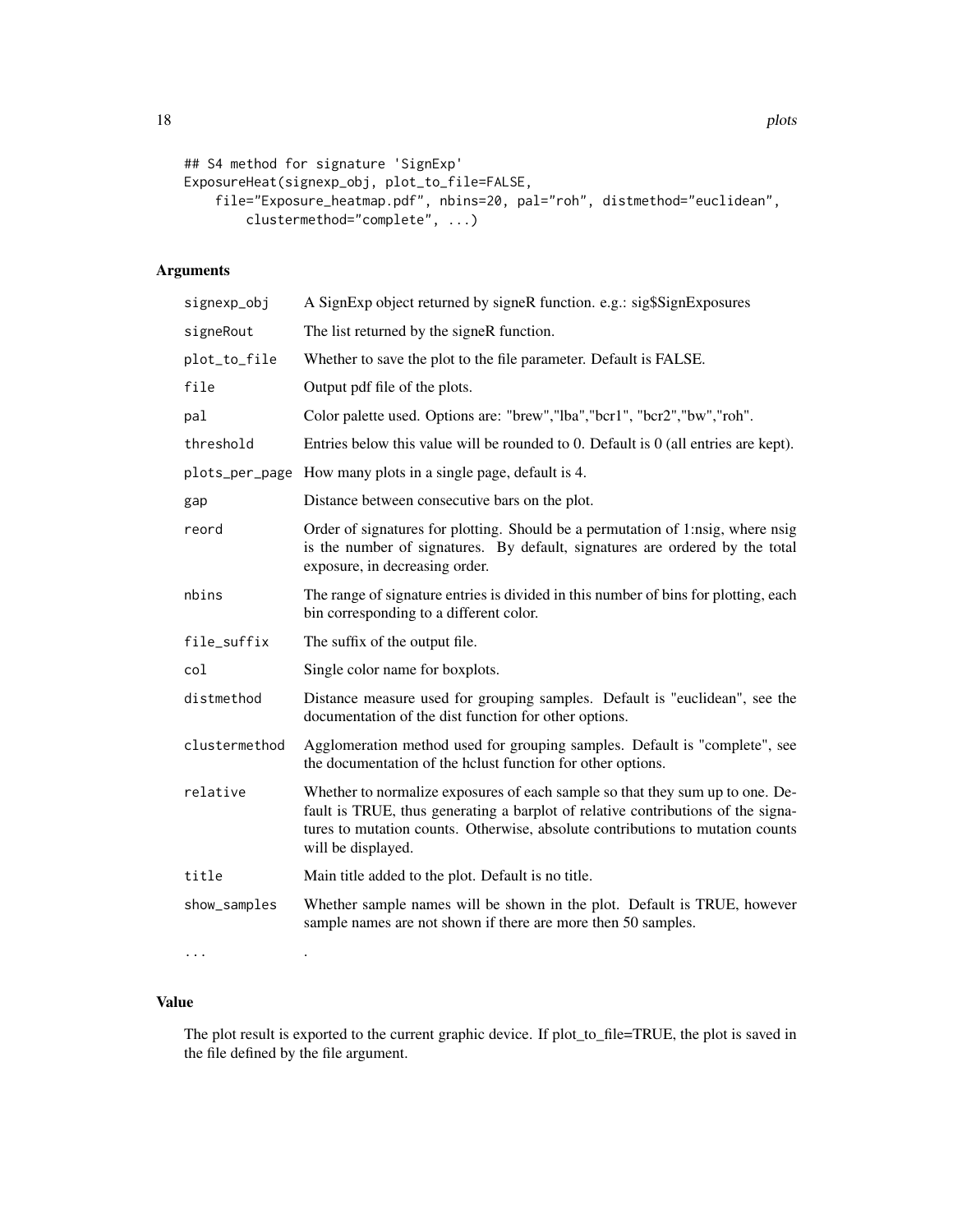#### <span id="page-18-0"></span>signeR  $\blacksquare$

# Examples

```
# each plot function need the SignExposures object
# which is part of the result of the signeR() call
SignPlot(signatures$SignExposures)
Paths(signatures$SignExposures)
# etc ...
# BICboxplot needs the returned list itself
BICboxplot(signatures)
# see also
vignette(package="signeR")
```
signeR *signeR*

# Description

Generates the signatures.

#### Usage

```
signeR(M, Mheader = TRUE, samples = "rows", Opport = NA,
   Oppheader = FALSE, P = NA, fixedP = FALSE,nsig = NA, nlim = c(NA, NA),
   try_all = FALSE, BICsignificance = FALSE, critical_p = 0.05,
   ap = NA, bp = NA, ae = NA, be = NA,
   lp = NA, le = NA, var.ap = 10, var.ae = 10,
   start = "lee", testing_burn = 1000, testing_eval = 1000,
   main_burn = 10000, main_eval = 2000,
   estimate_hyper = FALSE, EMit_lim=100, EM_eval = 100,
   parallelization = "multisession")
```
# Arguments

| M         | mutation counts matrix of samples x features.                                                                                                       |
|-----------|-----------------------------------------------------------------------------------------------------------------------------------------------------|
| Mheader   | if M have colnames defined use TRUE, if FALSE a default order will be as-<br>sumed.                                                                 |
| samples   | if the samples are row-wise or column-wise in M, default is "row".                                                                                  |
| Opport    | context count matrix of samples x features in the target genome or region.                                                                          |
| Oppheader | if Opport have header defined.                                                                                                                      |
| P         | Previously known matrix of signatures. If provided, can be fixed along algorithm<br>iterations or just used as a initial value (see next parameter) |
| fixedP    | If TRUE, provided P matrix will be fixed along iterations.                                                                                          |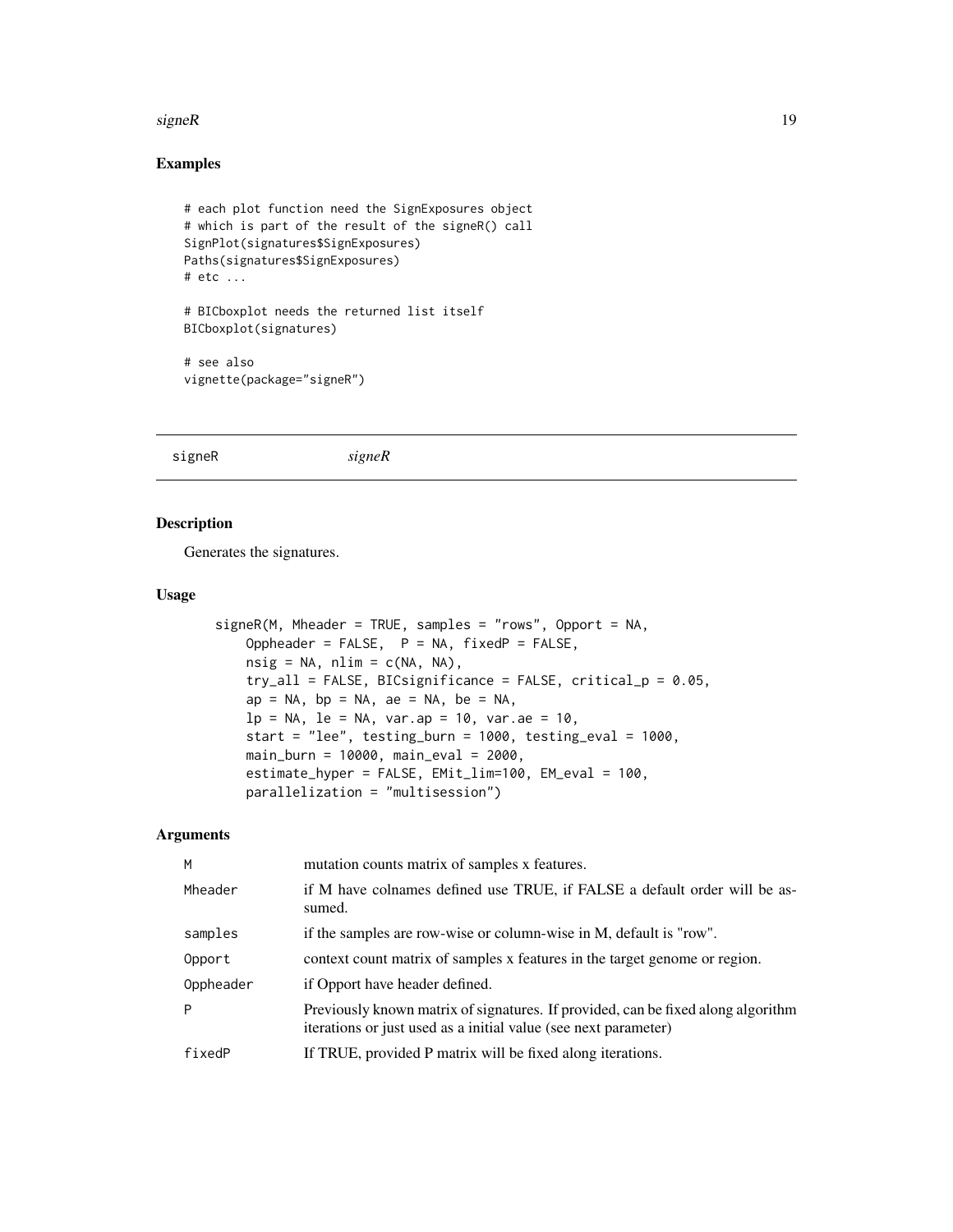| nsig            | number of signatures, which can be provided or estimated by the algorithm.                                                                                                                      |
|-----------------|-------------------------------------------------------------------------------------------------------------------------------------------------------------------------------------------------|
| nlim            | define a interval to search for the optimal number of signatures.                                                                                                                               |
| try_all         | if TRUE, all possible values for nsig will be tested                                                                                                                                            |
| BICsignificance |                                                                                                                                                                                                 |
|                 | if TRUE, BICs will be considered different only if their distribution is signifi-<br>cantly different. In case of ties in BICs comparison, signer will adopt the model<br>with less signatures. |
| critical_p      | level of significance for BICs distribution to be considered different                                                                                                                          |
| ap              | shape parameter of the gamma distribution used to generate the entries of a<br>matrix of rate parameters of the gamma distributions which generate signatures.                                  |
| bp              | rate parameter of the gamma distribution used to generate the entries of a matrix<br>of rate parameters of the gamma distributions which generate signatures.                                   |
| ae              | shape parameter of the gamma distribution used to generate the entries of a<br>matrix of rate parameters of the gamma distributions which generate exposures.                                   |
| be              | rate parameter of the gamma distribution used to generate the entries of a matrix<br>of rate parameters of the gamma distributions which generate exposures.                                    |
| lp              | parameter of the exponential distribution used to generate the entries of a matrix<br>of shape parameters of the gamma distributions which generate signatures.                                 |
| le              | parameter of the exponential distribution used to generate the entries of a matrix<br>of shape parameters of the gamma distributions which generate exposures.                                  |
| var.ap          | variance of the gamma distribution used to generate proposals for shape param-<br>eters of signatures                                                                                           |
| var.ae          | variance of the gamma distribution used to generate proposals for shape param-<br>eters of exposures                                                                                            |
| start           | NMF algorithm used to generate initial values for signatures and exposures, options:<br>"brunet","KL","lee","Frobenius","offset","nsNMF", "ls-nmf","pe-nmf","siNMF","snmf/r"<br>or "snmf/l".    |
| testing_burn    | number of burning iterations of the Gibbs sampler used to estimate the number<br>of signatures in data. Corresponds to R0 at Algorithm 1 on signeR paper.                                       |
| testing_eval    | number of iterations of the Gibbs sampler used to estimate the number of signa-<br>tures in data. Corresponds to R2 at Algorithm 1 on signeR paper.                                             |
| EM_eval         | number of samples generated at each iteration of the EM algorithm. Corre-<br>sponds to R1 at Algorithm 1 on signeR paper.                                                                       |
| main_burn       | number of burning iterations of the final Gibbs sampler.                                                                                                                                        |
| main_eval       | number of iterations of the final Gibbs sampler.                                                                                                                                                |
|                 | estimate_hyper if TRUE, algorithm estimates optimal values of ap, bp, ae, be, lp, le. Start values<br>can still be provided.                                                                    |
| EMit_lim        | limit of EM iterations for the estimation of hyper-hyperparameters ap, bp, ae, be, lp, le.<br>Default is 100. Corresponds to U at Algorithm 1 on signeR paper.                                  |
| parallelization |                                                                                                                                                                                                 |
|                 | strategy of computation parallelization, see future: plan help                                                                                                                                  |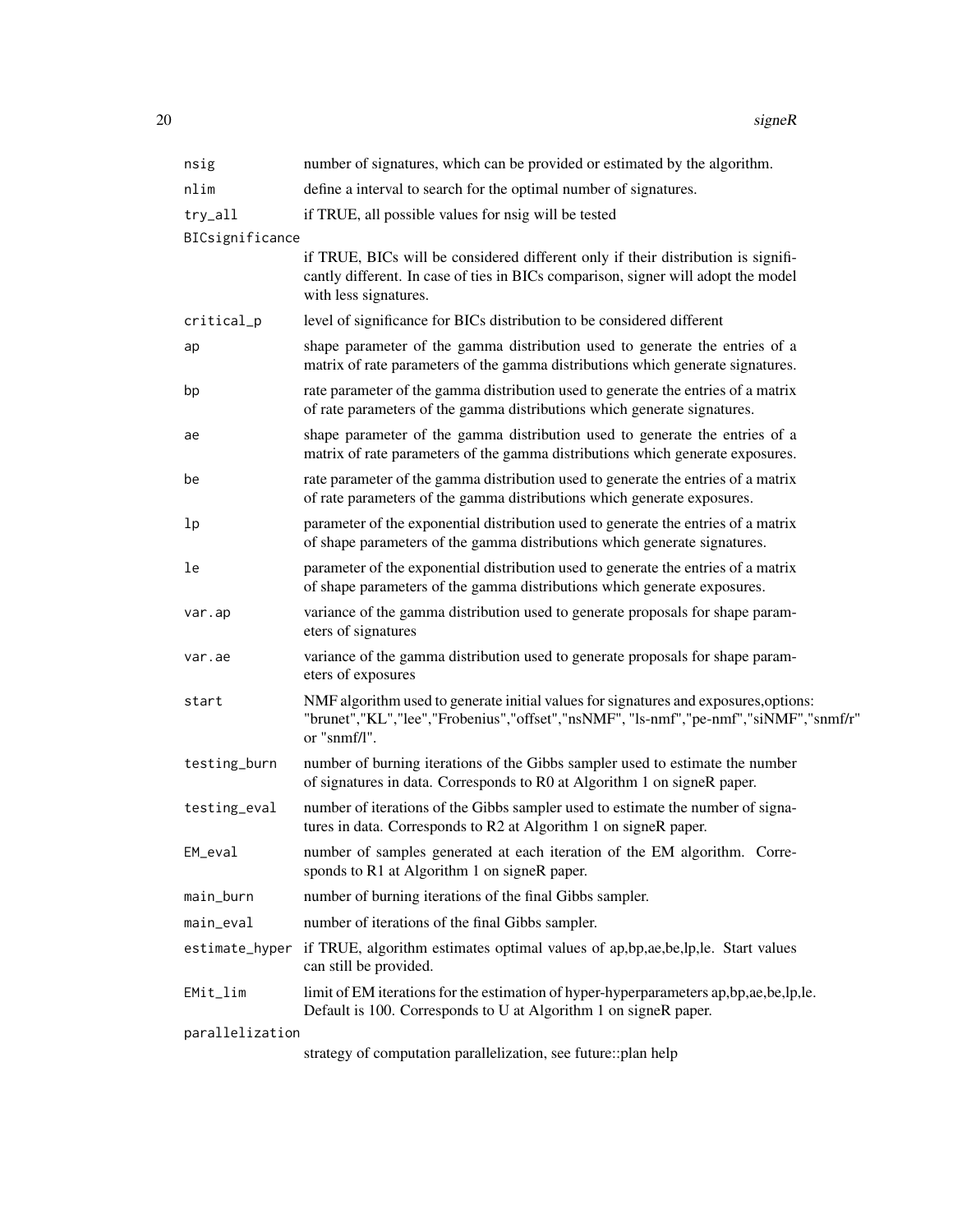# <span id="page-20-0"></span>signeRFlow 21

# Value

signeR output is a list with the following items:

| Nsign         | selected number of signatures.                                                |
|---------------|-------------------------------------------------------------------------------|
| tested_n      | array containing the numbers of signatures tested by the algorithm.           |
| Test_BICs     | list of measured BIC values when testing different numbers of signatures.     |
| Phat          | Estimated signatures, median of P samples.                                    |
| Ehat          | Estimated exposures, median of E samples.                                     |
| SignExposures | SignExp object which contain the set of samples for the model parameters.     |
| <b>Bics</b>   | measured BIC values on the final run of the sampler.                          |
| HyperParam    | evolution of estimated hyperparameters when testing different numbers of sig- |
|               | natures.                                                                      |

# Examples

vignette(package="signeR")

signeRFlow *Launch signeRFlow R Shiny web app*

# Description

Launch signeRFlow R Shiny web app locally

# Usage

signeRFlow()

SignExp *SignExp class*

# Description

Keep samples for signature and exposure matrices.

# Value

Object fields:

| @Sign       | array of signature matrix samples.                                     |
|-------------|------------------------------------------------------------------------|
| @Exp        | array of exposure matrix samples.                                      |
| @sigSums    | Signature sums for each sample, organized by row. Normalizing factors. |
| @samples    | Genome sample IDs.                                                     |
| @mutations  | mutation names.                                                        |
| @normalized | boolean variable, indicating whether Sign array has been normalized.   |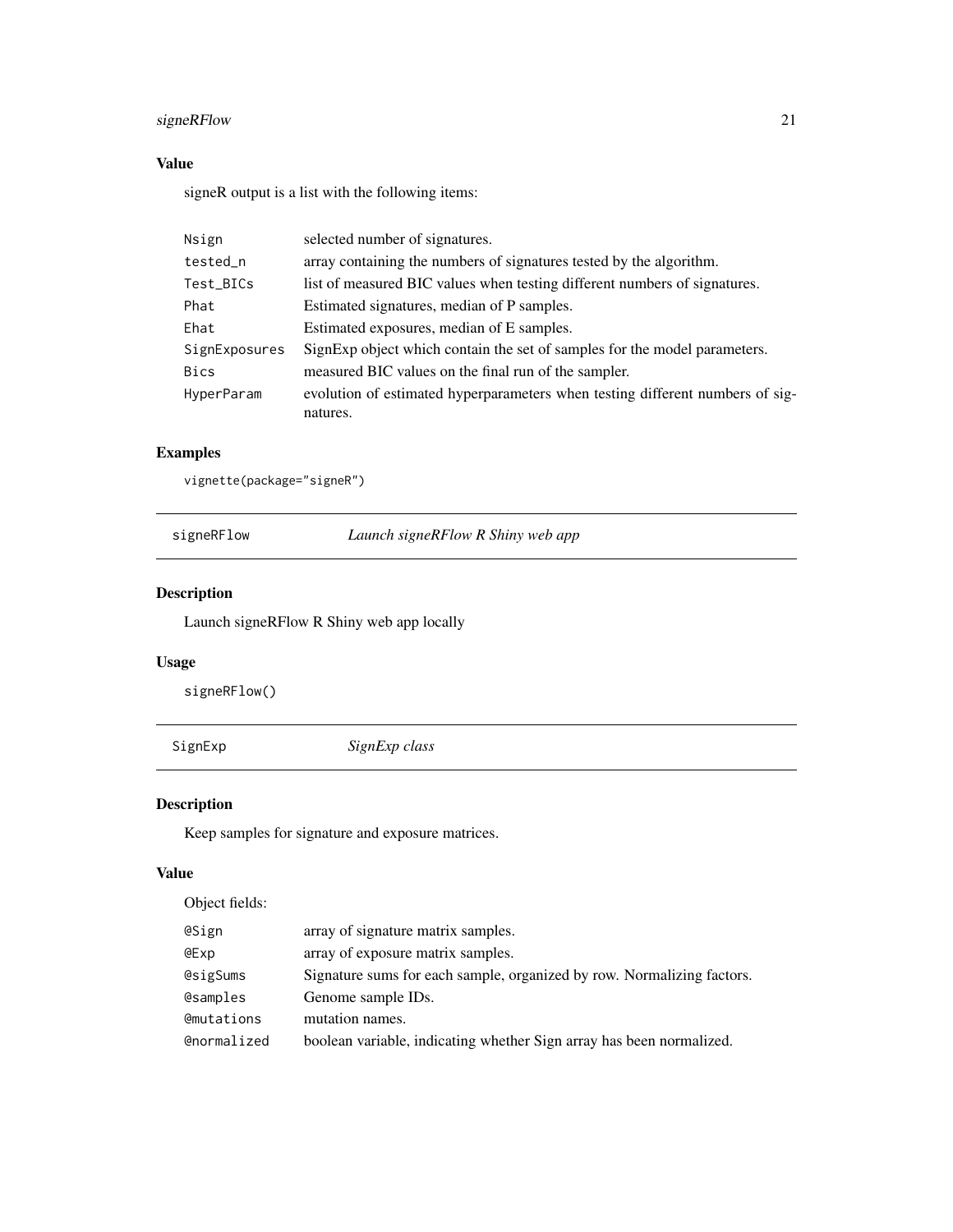<span id="page-21-0"></span>tcga\_clinical *TCGA Clinical data*

#### Description

TCGA Clinical data used on TCGA Explorer downloaded from GDC v32.0.

#### Usage

data("tcga\_clinical")

#### Format

A data frame with 10222 observations on the following 98 variables.

barcode a character vector ajcc\_pathologic\_stage a character vector tissue\_or\_organ\_of\_origin a character vector status a character vector time a numeric vector days\_to\_last\_follow\_up a numeric vector age\_at\_diagnosis a numeric vector primary\_diagnosis a character vector year\_of\_diagnosis a numeric vector ajcc\_pathologic\_t a character vector morphology a character vector ajcc\_clinical\_m a character vector ajcc\_pathologic\_n a character vector icd\_10\_code a character vector site\_of\_resection\_or\_biopsy a character vector tumor\_grade a character vector cigarettes\_per\_day a numeric vector alcohol\_history a character vector years\_smoked a numeric vector alcohol\_intensity a logical vector race a character vector gender a character vector ethnicity a character vector vital\_status a character vector days\_to\_birth a numeric vector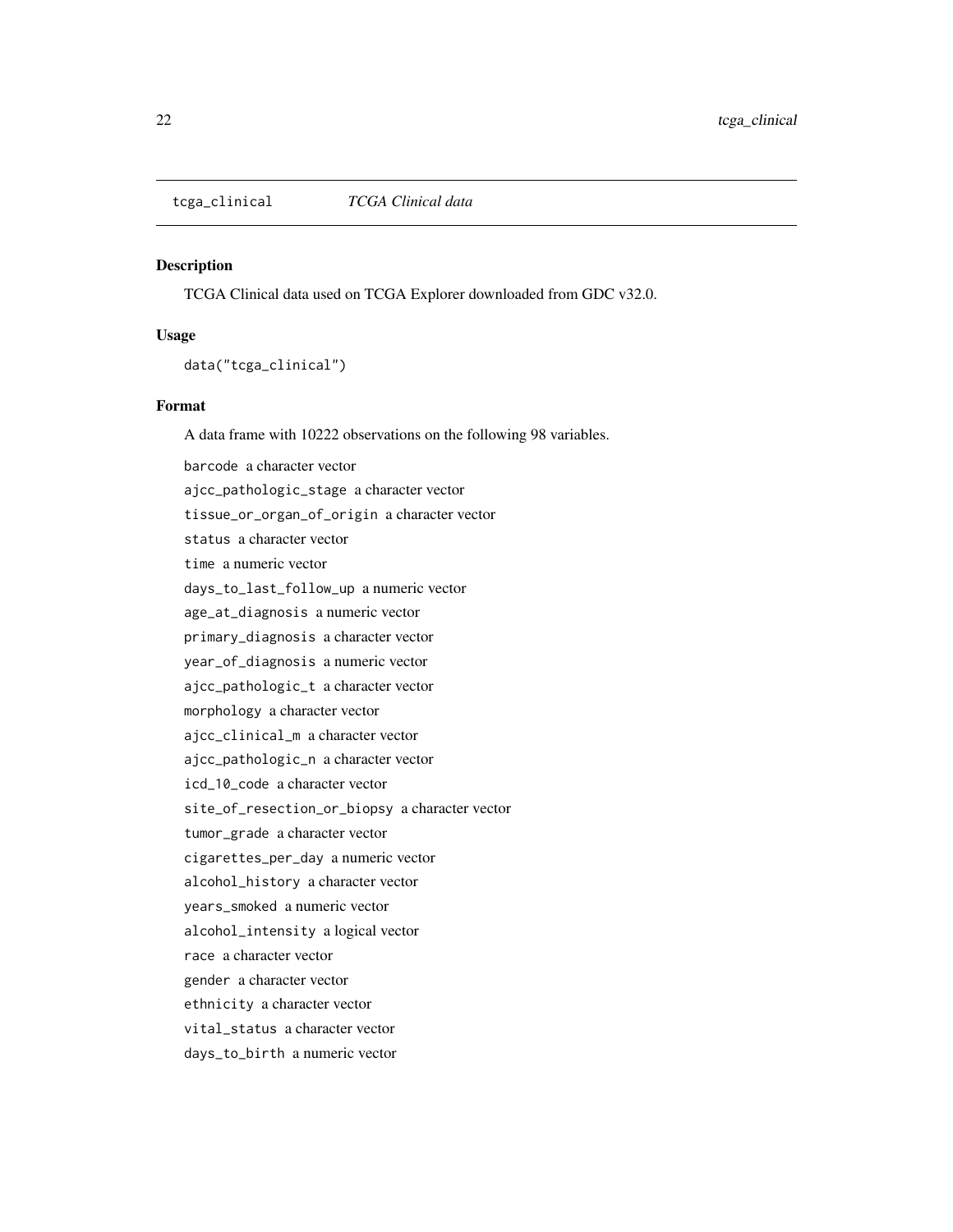#### tcga\_clinical 23

year\_of\_birth a numeric vector year\_of\_death a numeric vector days\_to\_death a numeric vector ajcc\_pathologic\_m a character vector irs\_stage a logical vector iss\_stage a logical vector ann\_arbor\_clinical\_stage a character vector enneking\_msts\_stage a logical vector inrg\_stage a logical vector enneking\_msts\_metastasis a logical vector cog\_liver\_stage a logical vector child\_pugh\_classification a logical vector metastasis\_at\_diagnosis\_site a logical vector cog\_rhabdomyosarcoma\_risk\_group a logical vector primary\_gleason\_grade a character vector inpc\_grade a logical vector irs\_group a logical vector medulloblastoma\_molecular\_classification a logical vector wilms\_tumor\_histologic\_subtype a logical vector residual\_disease a logical vector weiss\_assessment\_score a logical vector tumor\_focality a logical vector ann\_arbor\_b\_symptoms a character vector figo\_stage a character vector burkitt\_lymphoma\_clinical\_variant a logical vector days\_to\_best\_overall\_response a logical vector inss\_stage a logical vector supratentorial\_localization a logical vector ishak\_fibrosis\_score a logical vector tumor\_confined\_to\_organ\_of\_origin a logical vector gleason\_grade\_group a logical vector laterality a logical vector ajcc\_clinical\_stage a character vector cog\_neuroblastoma\_risk\_group a logical vector metastasis\_at\_diagnosis a logical vector enneking\_msts\_tumor\_site a logical vector secondary\_gleason\_grade a character vector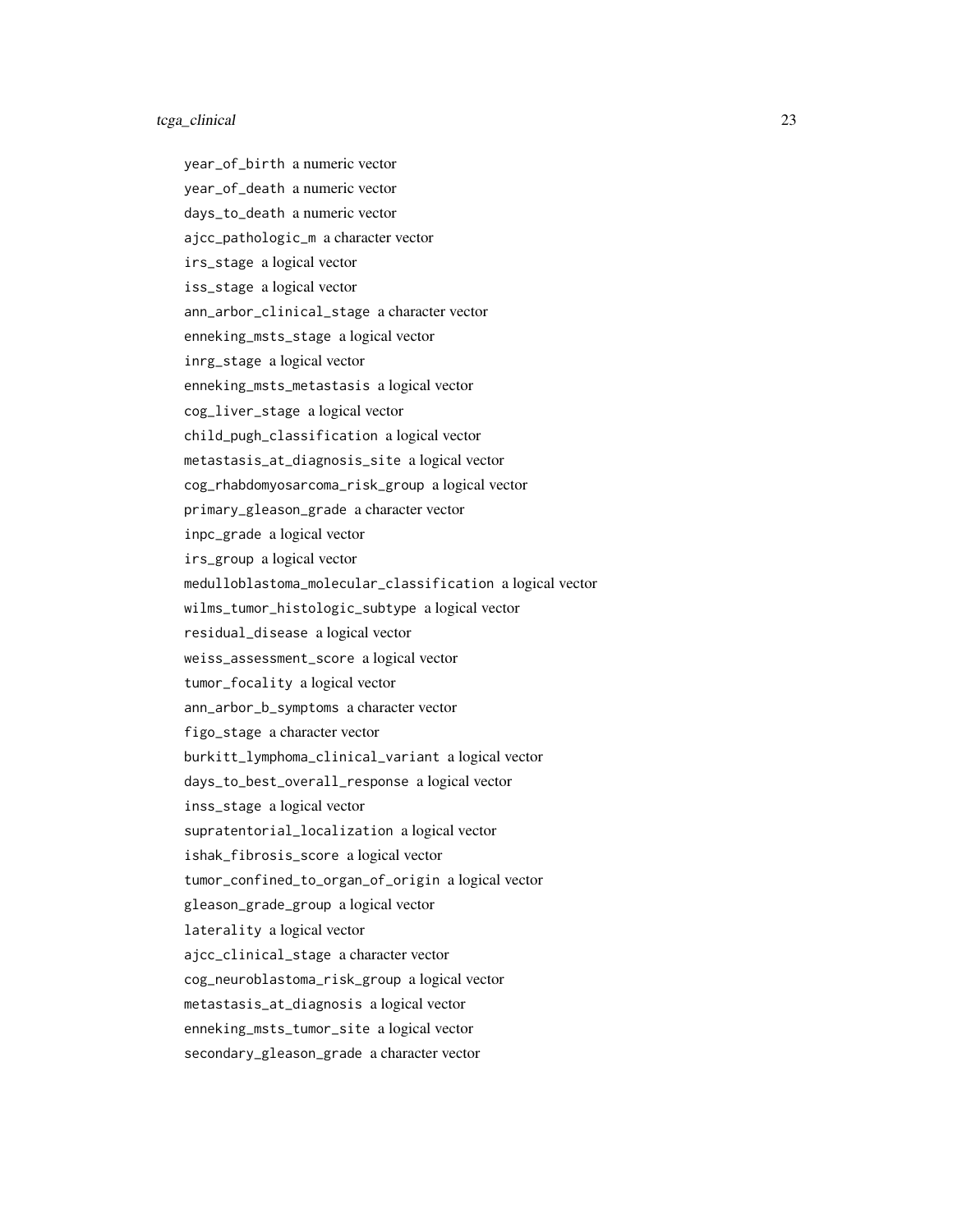24 tcga\_clinical tcga\_clinical tcga\_clinical tcga\_clinical tcga\_clinical tcga\_clinical tcga\_clinical tcga\_clinical tcga\_clinical tcga\_clinical tcga\_clinical tcga\_clinical tcga\_clinical tcga\_clinical tcga\_clinical tcga\_clin

best\_overall\_response a logical vector ann\_arbor\_pathologic\_stage a logical vector ann\_arbor\_extranodal\_involvement a character vector method\_of\_diagnosis a logical vector mitosis\_karyorrhexis\_index a logical vector ajcc\_clinical\_n a character vector ajcc\_clinical\_t a character vector inpc\_histologic\_group a logical vector masaoka\_stage a character vector micropapillary\_features a logical vector igcccg\_stage a logical vector tumor\_regression\_grade a logical vector first\_symptom\_prior\_to\_diagnosis a logical vector enneking\_msts\_grade a logical vector gastric\_esophageal\_junction\_involvement a logical vector alcohol\_days\_per\_week a logical vector type\_of\_smoke\_exposure a logical vector smoking\_frequency a logical vector type\_of\_tobacco\_used a logical vector alcohol\_drinks\_per\_day a logical vector environmental\_tobacco\_smoke\_exposure a logical vector radon\_exposure a logical vector pack\_years\_smoked a numeric vector asbestos\_exposure a logical vector tobacco\_smoking\_quit\_year a logical vector tobacco\_smoking\_status a logical vector tobacco\_smoking\_onset\_year a logical vector respirable\_crystalline\_silica\_exposure a logical vector time\_between\_waking\_and\_first\_smoke a logical vector coal\_dust\_exposure a logical vector cause\_of\_death a logical vector premature\_at\_birth a logical vector weeks\_gestation\_at\_birth a logical vector project a character vector bcr\_patient\_barcode a character vector disease a character vector

# Source

GDC v32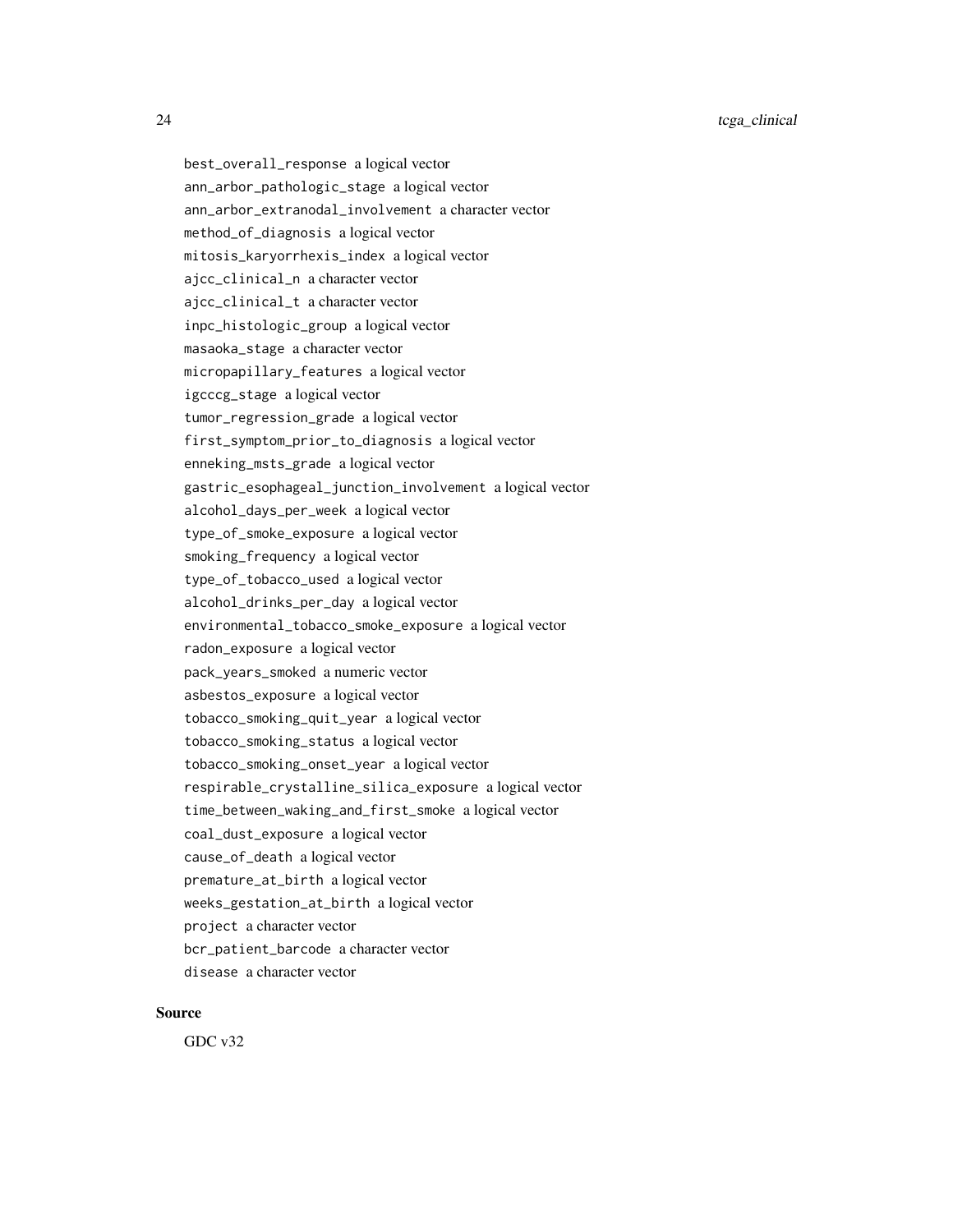### <span id="page-24-0"></span>Description

TCGA Cosmic similarities calculated by signeR.

#### Usage

data("tcga\_similarities")

#### Format

A data frame with 112 observations on the following 80 variables.

sigs a character vector project a character vector SBS1 a numeric vector SBS10a a numeric vector SBS10b a numeric vector SBS10c a numeric vector SBS10d a numeric vector SBS11 a numeric vector SBS12 a numeric vector SBS13 a numeric vector SBS14 a numeric vector SBS15 a numeric vector SBS16 a numeric vector SBS17a a numeric vector SBS17b a numeric vector SBS18 a numeric vector SBS19 a numeric vector SBS2 a numeric vector SBS20 a numeric vector SBS21 a numeric vector SBS22 a numeric vector SBS23 a numeric vector SBS24 a numeric vector SBS25 a numeric vector SBS26 a numeric vector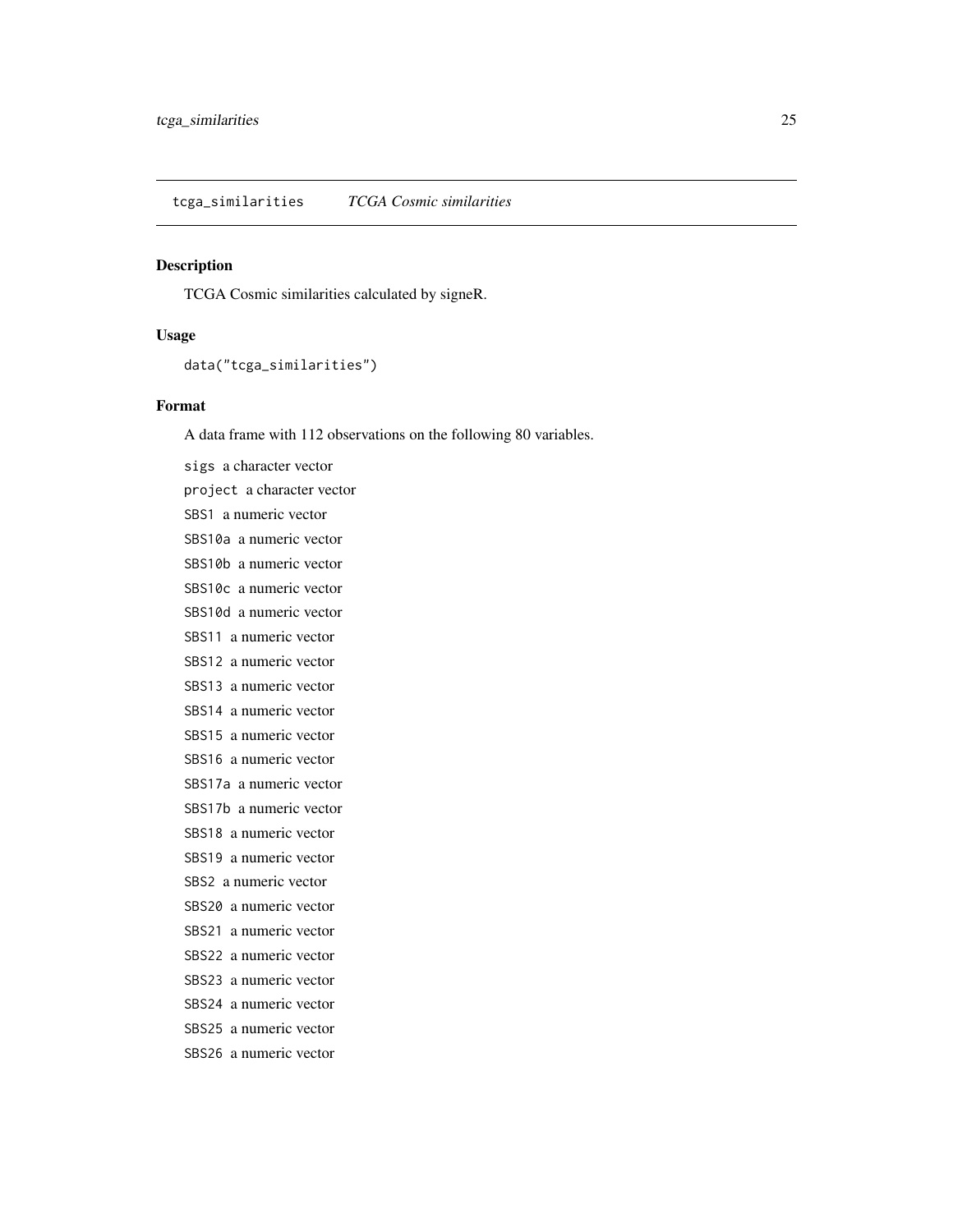26 tcga\_similarities

SBS27 a numeric vector SBS28 a numeric vector SBS29 a numeric vector SBS3 a numeric vector SBS30 a numeric vector SBS31 a numeric vector SBS32 a numeric vector SBS33 a numeric vector SBS34 a numeric vector SBS35 a numeric vector SBS36 a numeric vector SBS37 a numeric vector SBS38 a numeric vector SBS39 a numeric vector SBS4 a numeric vector SBS40 a numeric vector SBS41 a numeric vector SBS42 a numeric vector SBS43 a numeric vector SBS44 a numeric vector SBS45 a numeric vector SBS46 a numeric vector SBS47 a numeric vector SBS48 a numeric vector SBS49 a numeric vector SBS5 a numeric vector SBS50 a numeric vector SBS51 a numeric vector SBS52 a numeric vector SBS53 a numeric vector SBS54 a numeric vector SBS55 a numeric vector SBS56 a numeric vector SBS57 a numeric vector SBS58 a numeric vector SBS59 a numeric vector SBS6 a numeric vector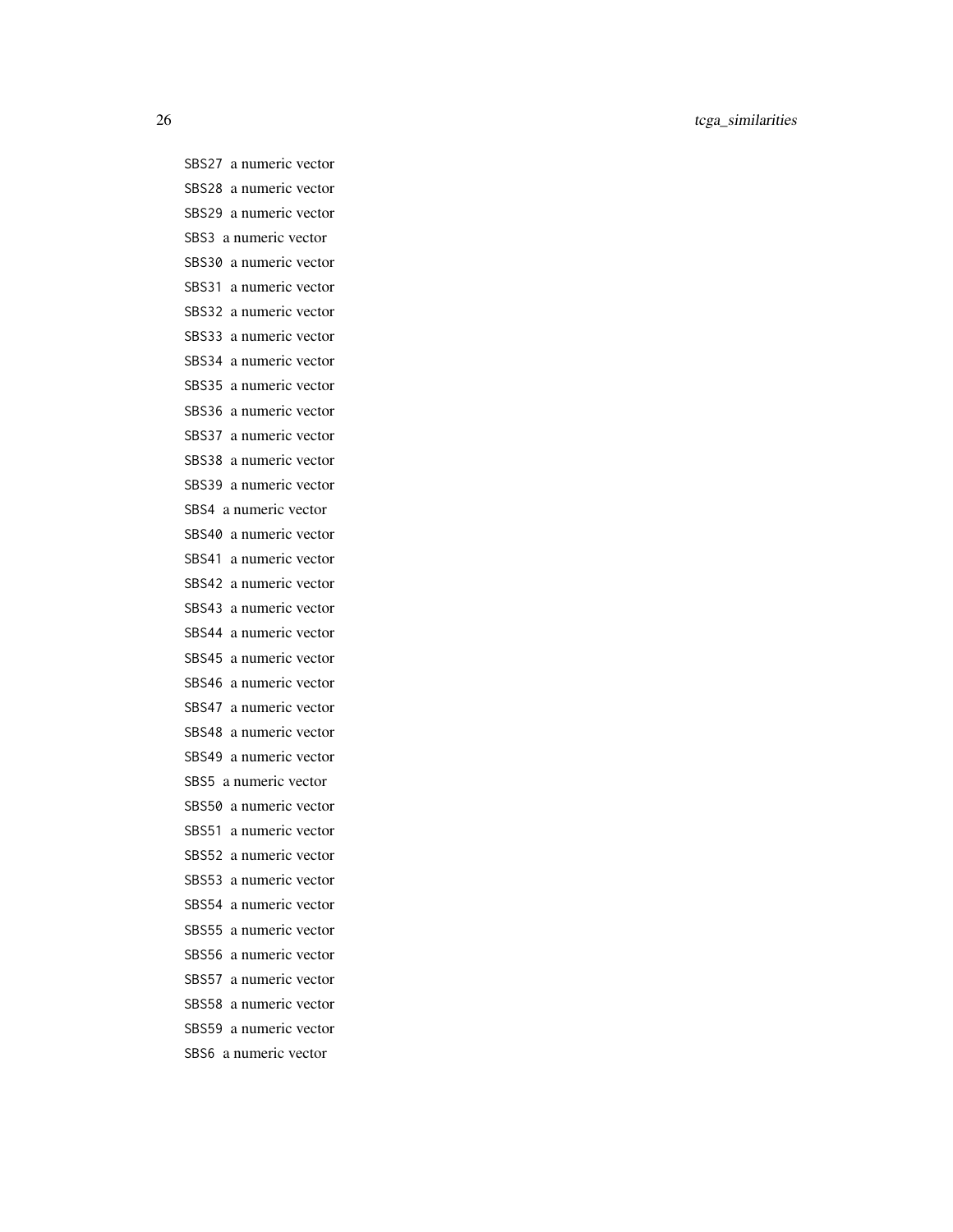<span id="page-26-0"></span>tcga\_tumors 27

SBS60 a numeric vector SBS7a a numeric vector SBS7b a numeric vector SBS7c a numeric vector SBS7d a numeric vector SBS8 a numeric vector SBS84 a numeric vector SBS85 a numeric vector SBS86 a numeric vector SBS87 a numeric vector SBS88 a numeric vector SBS89 a numeric vector SBS9 a numeric vector SBS90 a numeric vector SBS91 a numeric vector SBS92 a numeric vector SBS93 a numeric vector SBS94 a numeric vector

tcga\_tumors *TCGA tumors used on TCGA Explorer*

# Description

List of TCGA tumors used on TCGA Explorer

#### Usage

data("tcga\_tumors")

# Format

A data frame with 37 observations on the following 2 variables.

projectID a character vector

projectName a character vector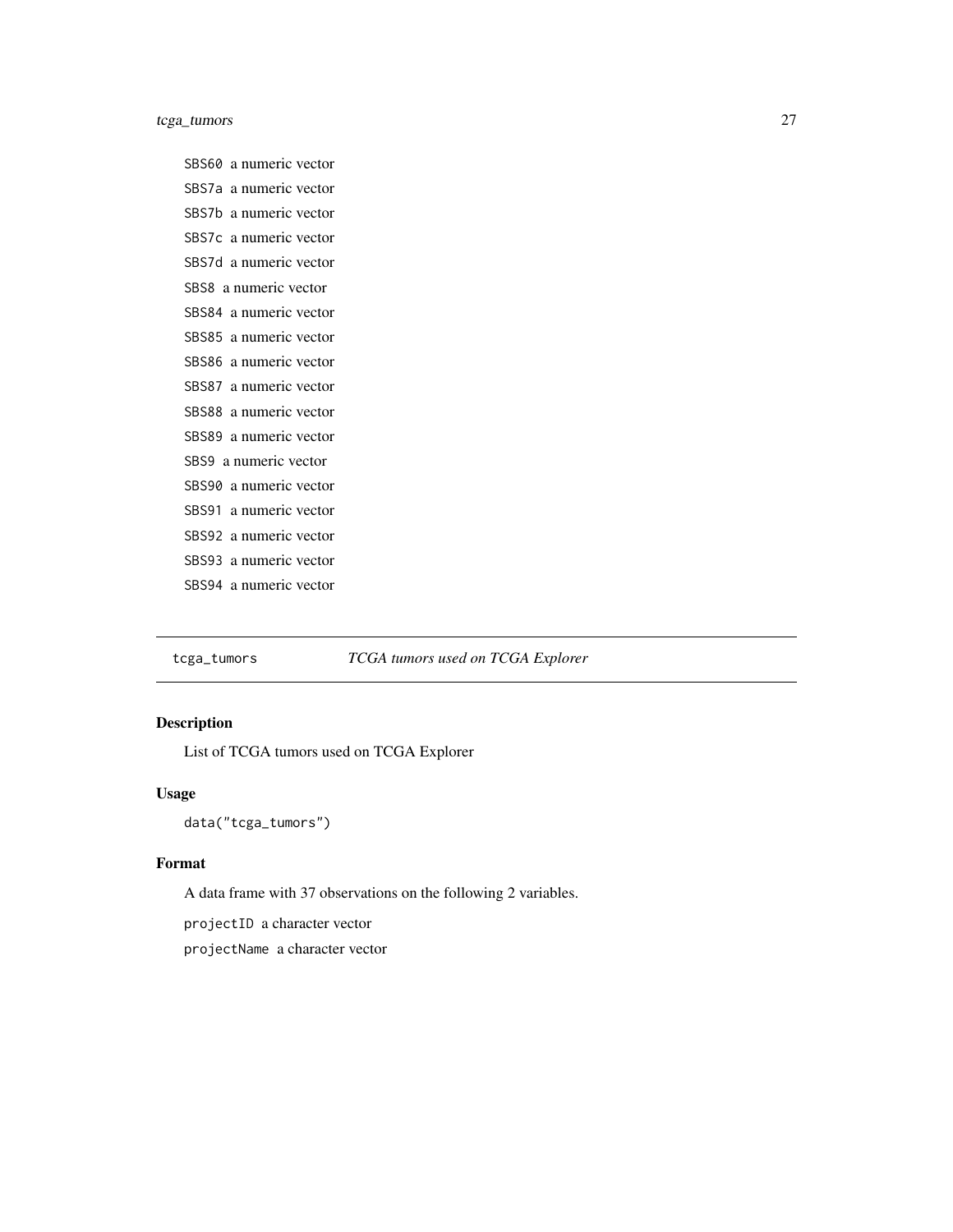# <span id="page-27-0"></span>**Index**

∗ datasets cosmic\_data, [3](#page-2-0) tcga\_clinical, [22](#page-21-0) tcga\_similarities, [25](#page-24-0) tcga\_tumors, [27](#page-26-0) ∗ package signeR-package, [2](#page-1-0) Average\_exp *(*methods*)*, [15](#page-14-0) Average\_exp,SignExp-method *(*methods*)*, [15](#page-14-0) Average\_sign *(*methods*)*, [15](#page-14-0) Average\_sign,SignExp-method *(*methods*)*, [15](#page-14-0) BICboxplot *(*plots*)*, [17](#page-16-0) cosmic\_data, [3](#page-2-0) DiffExp, [6](#page-5-0) DiffExp, SignExp, character-method *(*DiffExp*)*, [6](#page-5-0) ExposureBarplot *(*plots*)*, [17](#page-16-0) ExposureBarplot,SignExp-method *(*plots*)*, [17](#page-16-0) ExposureBoxplot *(*plots*)*, [17](#page-16-0) ExposureBoxplot,SignExp-method *(*plots*)*, [17](#page-16-0) ExposureClassify, [7](#page-6-0) ExposureClassify,SignExp,character-method *(*ExposureClassify*)*, [7](#page-6-0) ExposureCorrelation, [9](#page-8-0) ExposureCorrelation,SignExp,numeric-method *(*ExposureCorrelation*)*, [9](#page-8-0) ExposureGLM, [10](#page-9-0) ExposureGLM,SignExp,numeric-method *(*ExposureGLM*)*, [10](#page-9-0) ExposureHeat *(*plots*)*, [17](#page-16-0) ExposureHeat,SignExp-method *(*plots*)*, [17](#page-16-0) ExposureSurvival, [11](#page-10-0)

ExposureSurvival,SignExp,character-method *(*ExposureSurvival*)*, [11](#page-10-0) ExposureSurvival,SignExp,Surv-method *(*ExposureSurvival*)*, [11](#page-10-0) ExposureSurvModel, [12](#page-11-0) ExposureSurvModel,SignExp,character-method *(*ExposureSurvModel*)*, [12](#page-11-0) ExposureSurvModel,SignExp,Surv-method *(*ExposureSurvModel*)*, [12](#page-11-0)

genCountMatrixFromVcf *(*generateMatrix*)*, [14](#page-13-0) generateMatrix, [14](#page-13-0) genOpportunityFromGenome *(*generateMatrix*)*, [14](#page-13-0)

```
Median_exp (methods), 15
Median_exp,SignExp-method (methods), 15
Median_sign (methods), 15
Median_sign,SignExp-method (methods), 15
methods, 15
```
Normalize *(*methods*)*, [15](#page-14-0) Normalize,SignExp-method *(*methods*)*, [15](#page-14-0)

Paths *(*plots*)*, [17](#page-16-0) Paths,SignExp-method *(*plots*)*, [17](#page-16-0) plots, [17](#page-16-0)

Reorder\_mutations *(*methods*)*, [15](#page-14-0) Reorder\_mutations,SignExp,numeric-method *(*methods*)*, [15](#page-14-0) Reorder\_samples *(*methods*)*, [15](#page-14-0) Reorder\_samples,SignExp,numeric-method *(*methods*)*, [15](#page-14-0) Reorder\_signatures *(*methods*)*, [15](#page-14-0) Reorder\_signatures,SignExp,numeric-method *(*methods*)*, [15](#page-14-0)

setMutations *(*methods*)*, [15](#page-14-0)